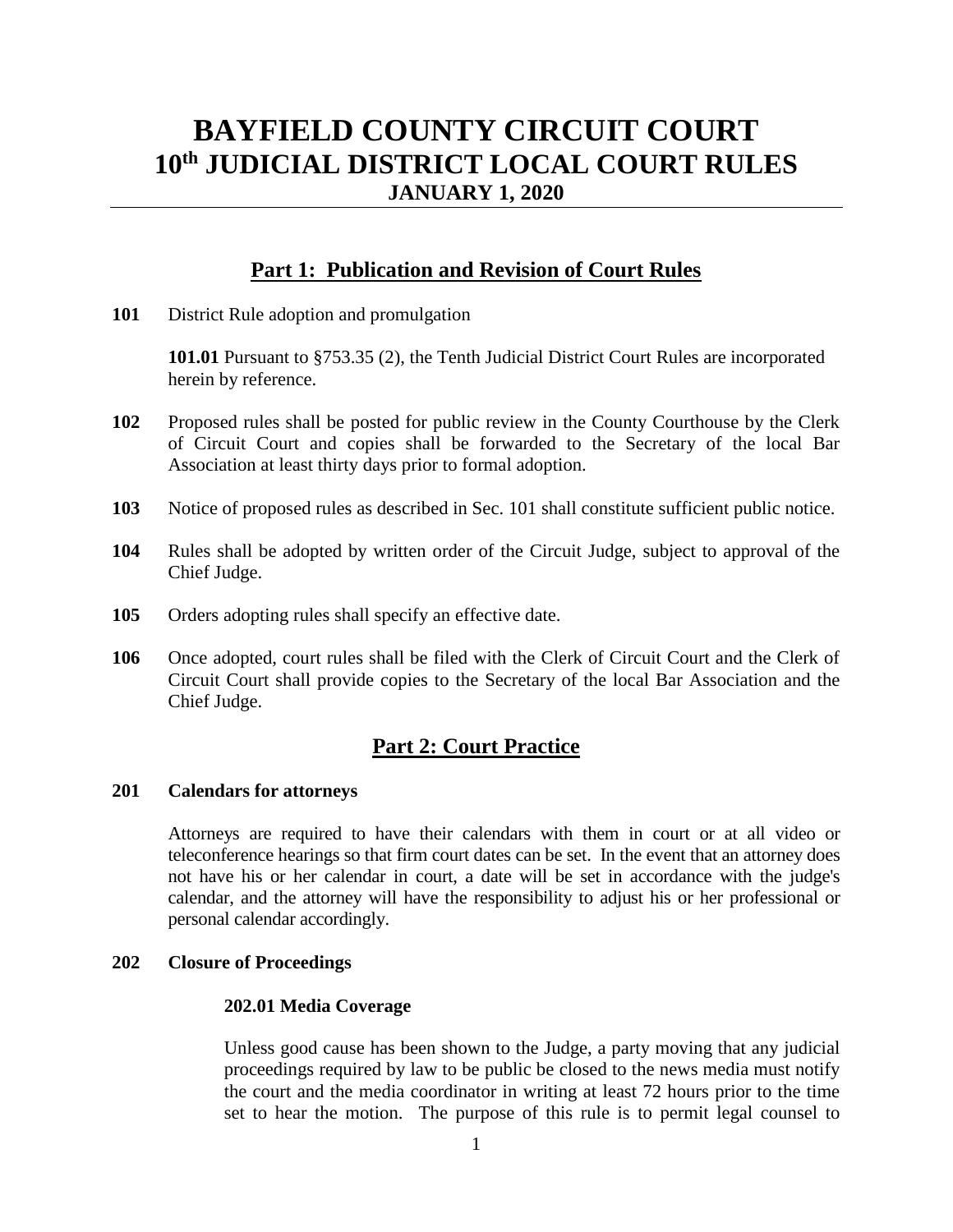appear on behalf of the media and be heard. The burden shall be upon the moving party to show cause why the proceedings should not be public as required by statute.

### **203 Confidential Records**

All court ordered or statutorily required reports are confidential in all actions and proceedings. The original copy of the report shall be provided to the court. Copies of the report shall be provided to the district attorney or corporation counsel, the county department, counsel for the parties and guardian ad litem, as applicable.

Counsel for any party shall not provide his or her client or any other party with a copy of a report unless approved to do so by the court. A client or other party denied a copy of a report may read the counsel's copy of the report or the preparer's copy at the preparer's office.

A copy of the Dispositional Court Report in CHIPS, JIPS and delinquency matters, and the custody study or stepparent adoption study in family court matters will be provided to the parent(s) or guardian of the juvenile by the Department of Human Services. The parent or guardian shall not release the copy to any third party. See Bayfield County Juvenile Court Records Policies concerning other Juvenile records.

### **204 Continuances**

All stipulated requests for continuance of trial date shall require the consent of the named parties in writing or on the record and must be for good cause shown. Non-stipulated requests for continuance must be on motion and hearing and for good cause shown. All requests for continuance are subject to the approval of the court. Any party seeking a continuance must make an effort to consult with opposing counsel or party before contacting the judge's office.

## **205 Court Commissioner – no rules promulgated**

## **206 Entry of order/judgments (Five-day Rule) – no rules promulgated**

### **207 Facsimile/Electronic Transmission of Documents to the Court**

Facsimile transmission of documents to the court will be accepted pursuant to Wis. Stat. 801.16 (2).

**207.01 E-mail communication with the court.** No party or lawyer shall communicate directly or indirectly with a judge by e-mail regarding any pending or closed case. "Party" includes, but is not limited to, social workers, probation agents, corrections/police officers or pro se individuals. "Lawyer" includes legal assistant, secretary or other office staff of the lawyer.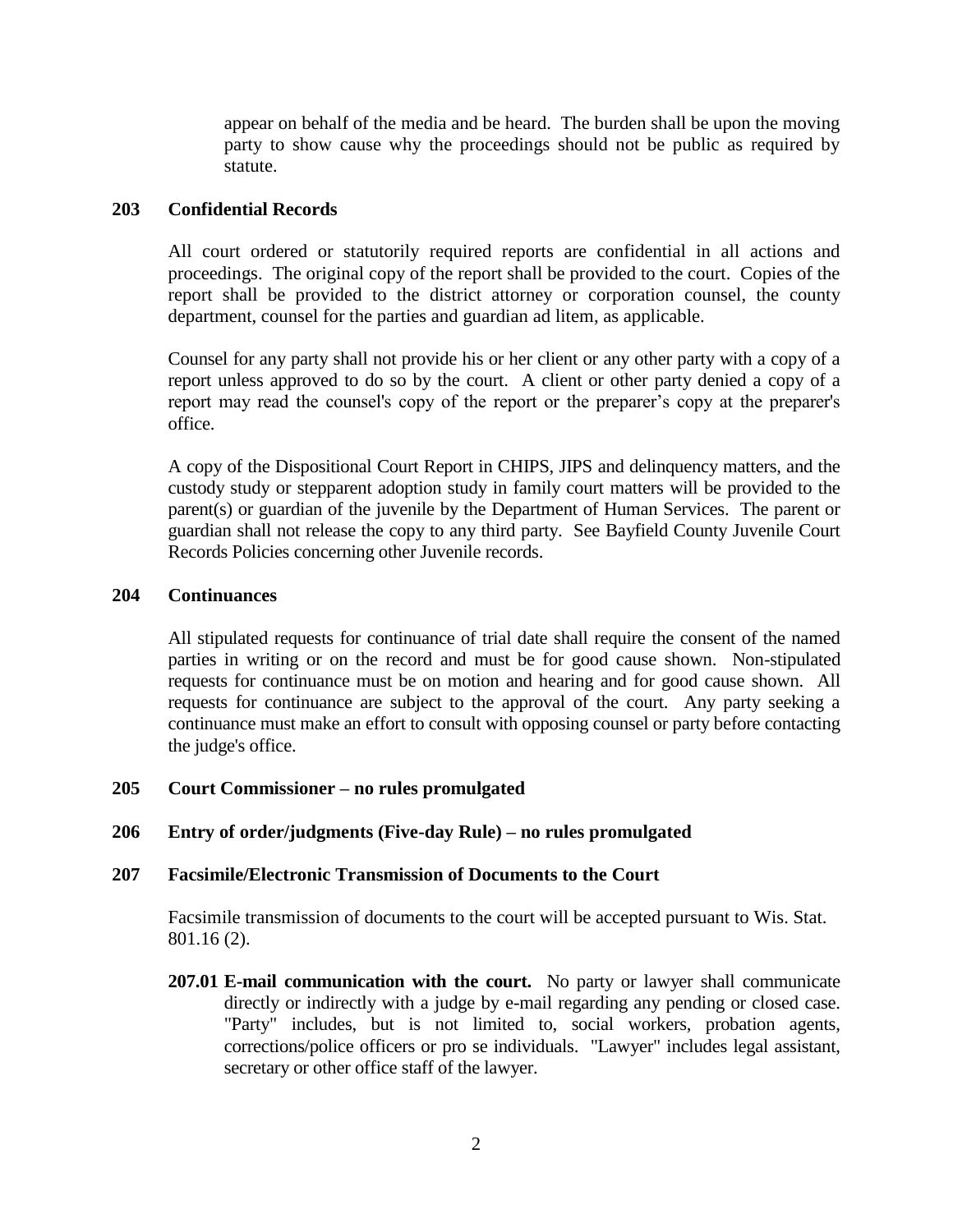No substantive issue on any pending or closed case may be communicated to the judicial assistant by e-mail. All substantive issues must be communicated by letter or motion and e-filed. Pro se parties may submit written correspondence which will be scanned and filed by the clerk. All lawyers are required to opt-in to any criminal or civil case, whether pending or closed, and e-file a communication intended for the court. A copy of the e-filed communication must be mailed to a pro se party at the time of filing.

A party or lawyer may communicate directly with a judicial assistant by e-mail for scheduling, case assignments, requests for telephone appearance or jury trial notifications (i.e. trial status and order of trials pursuant to policy), provided that the other party or lawyer is copied on the e-mail communication.

### **208 Filing Fees – no rules promulgated**

### **209 Filing a name change – no rules promulgated**

#### **210 Holding of court in location other than the county seat**

Criminal intake court, juvenile intake court and any associated function thereto, may convene at the tribal court facility in Red Cliff, Wisconsin.

### **211 Issuing of Writs – no rules promulgated**

#### **212 Judicial Assignments – no rules promulgated**

**212.01** Intake – no rules promulgated

**212.02** Civil Matters – no rules promulgated

**212.03** Criminal Matters – no rules promulgated

**212.04** Juvenile Matters – no rules promulgated

**212.05** Other Matters – no rules promulgated

#### **213 Jury Fees – no rules promulgated**

#### **214 Rules of decorum**

- **214.01** Court shall be formally opened each day in which court business is transacted either by the Bailiff or the Clerk of Court.
- **214.02** As the Judge enters the courtroom, the Bailiff or Clerk of Court shall require all present to rise and stand. When the Judge has reached the bench, he/she shall then instruct all to be seated and the business of the court shall proceed.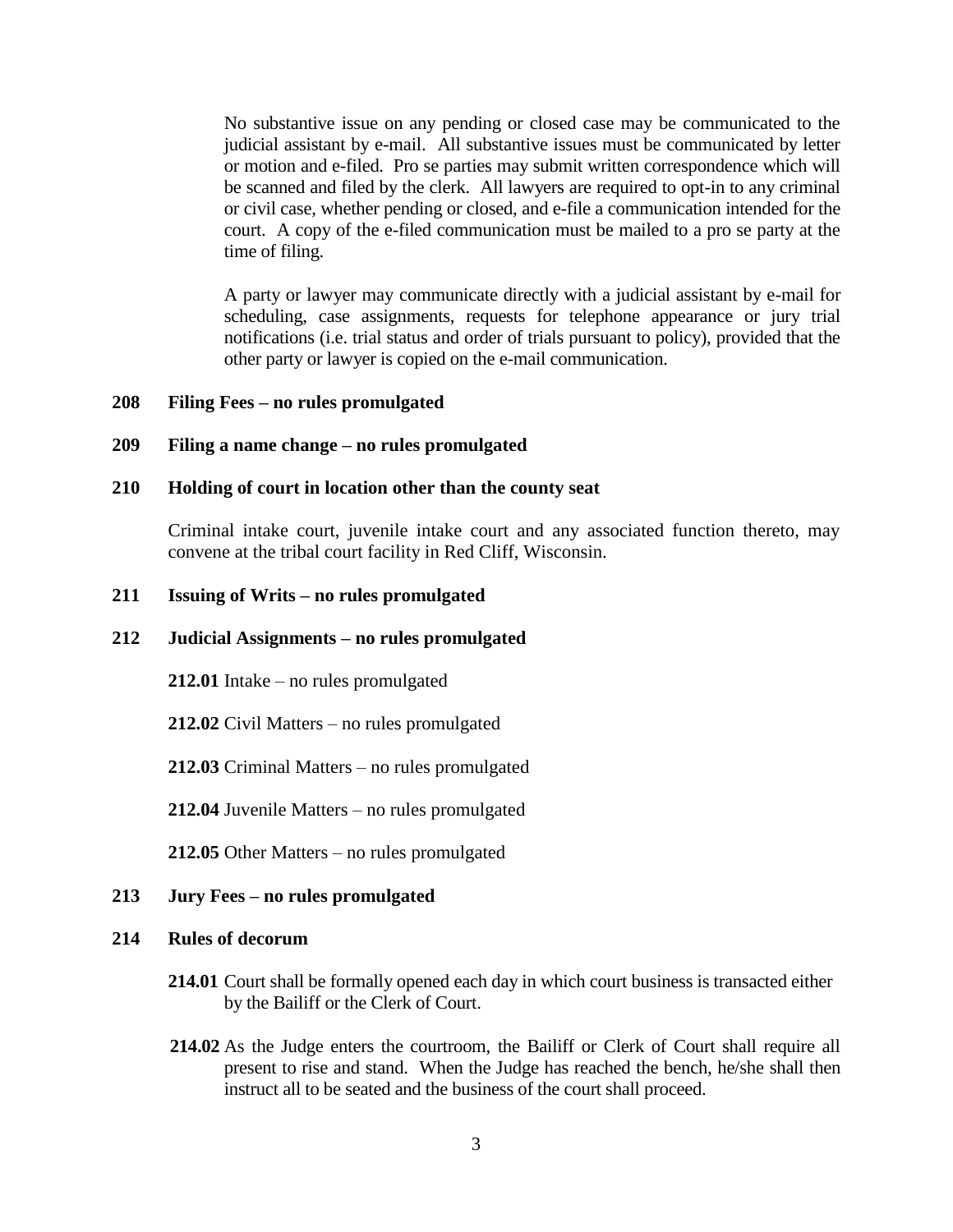- **214.03** Supreme Court Rule 62.02 shall be strictly enforced. Any party and any attorney appearing in court shall refrain from making comments regarding the personal or professional competence of another party or attorney.
- **214.04** When trial is to a jury, the jurors shall take their place in the jury box when the Judge so directs.
- **214.05** All parties and lawyers must respect the difficulty faced by the court reporter when more than one person is talking at a time. Except for objections of counsel, only one person may speak at a time while court is in session.
- **214.06** The flag of the United States and the State of Wisconsin shall be displayed in the courtroom at all times while court is in session.
- **214.07** Lawyers or parties shall never lean upon the bench or appear to engage the court in a manner which would lessen the dignity of the proceedings in the eyes of the jury and public.
- **214.08** Witnesses shall be examined from a position at the counsel table, except when handling exhibits, unless a lectern is provided by the court, in which case the examination shall be either from the position at the counsel table or the lectern. Persons examining witnesses may either stand while examining a witness from the counsel table or remain seated. Upon approval of the court, counsel may approach the witness during examination.
- **214.09** When a lawyer or party is addressing the jury, he or she shall not crowd the jury box.
- **214**.**10** During examination of jurors on voir dire, the lawyer or party conducting the examination shall, insofar as practical, use collective questions, avoid repetition, and seek only material information on juror qualification. The court reserves the right to suspend voir dire in the interest of justice and efficiency.
- **214.11** During trial, no lawyer or party shall exhibit familiarity with witnesses, jurors or opposing counsel and generally the use of first names shall be avoided. In arguments to the jury, no juror shall be addressed individually or by name.
- **214.12** Lawyers and court officers shall, while in attendance upon the court, be attired in such a manner as not to lessen the dignity of the court or of its proceedings in the eyes of the jury and public.
- **214.13** Lawyers shall advise their clients and witnesses of the formalities of the court and seek their full cooperation therewith. It is expected that lawyers will guide clients and witnesses as to appropriate attire.
- **214.14** Witnesses shall be examined with courtesy and respect.
- **214.15** The swearing of witnesses shall be by oath or affirmation.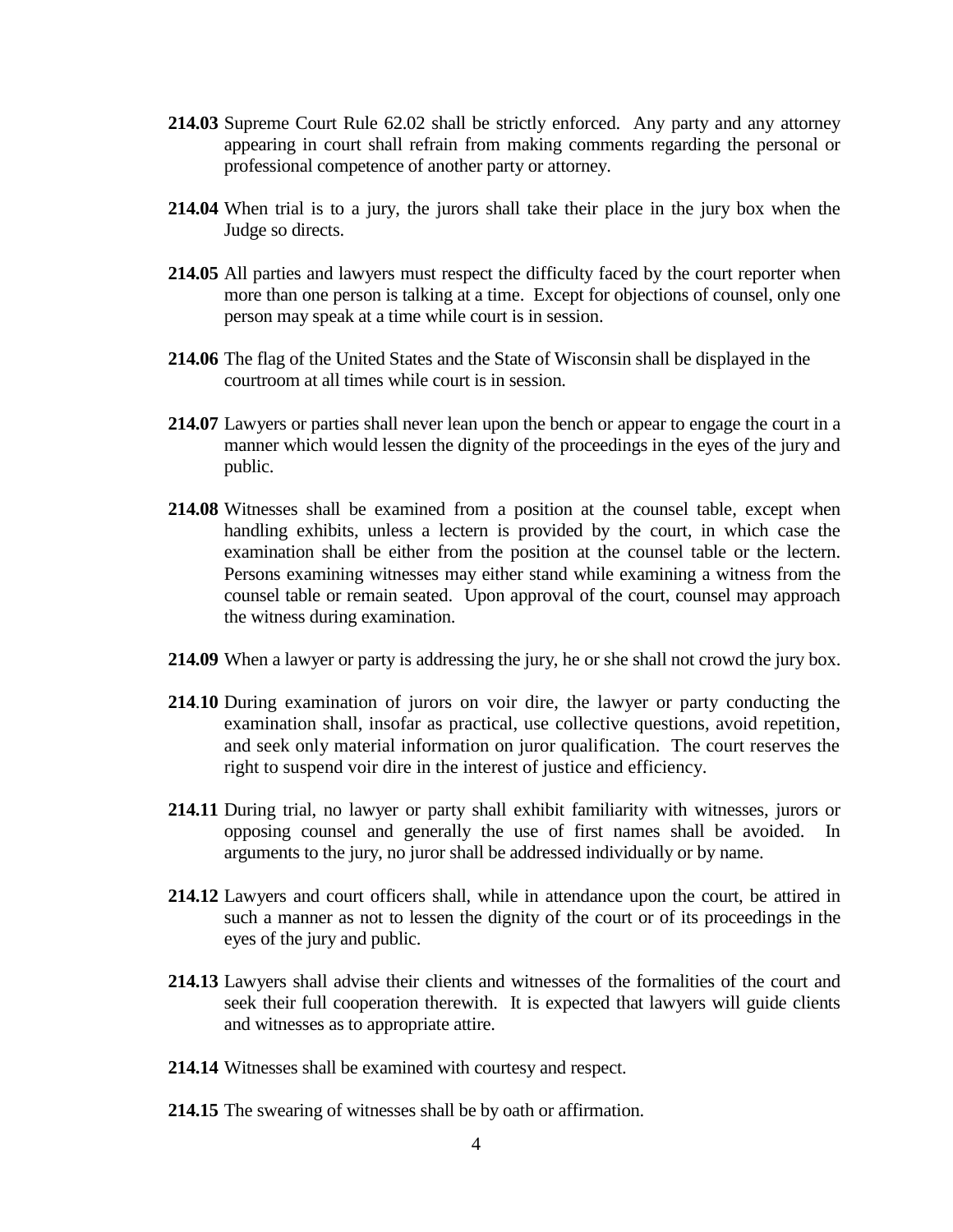- **214.16** In jury cases which are disposed of without a jury verdict, the judge in dismissing the jury should briefly explain the procedure and why a verdict was unnecessary.
- **214.17** The judge shall wear a robe while presiding on the bench, provided that judicial discretion may be exercised otherwise in appropriate situations.
- **214.18** A bailiff or court security officer shall provide courtroom security when ever court is in session and such bailiff or officer shall be in the courtroom in full uniform, unless directed otherwise by the presiding judge. Special security rules may be adopted by the court in individual cases. Everyone in attendance at court shall obey the lawful commands of the bailiff or court security officer. Security and metal detection will be handled by security officers. Only law enforcement personnel shall carry a firearm in the courtroom, unless otherwise allowed by the presiding judge.
- **214.19** All attorneys must become familiar with the Digital Audio Recording System, and understand that all proceedings are being digitally recorded and appropriate use of microphones will be required.

### **215 Substitutions and Recusals – no rules promulgated**

#### **216 Telephonic hearings/motions – no rules promulgated**

#### **217 Use of Videoconferencing:**

**217.01** All video proceedings are to be indicated on the court record.

- **217.02** Any proceeding or appearance allowable by statute, case law, or at the discretion of the court, may be conducted by video either by request of a party or at the discretion of the presiding court official. Parties requesting use of video must obtain prior court approval.
- **217.03** Any party requesting the use of video for an upcoming hearing should attempt to do so within a reasonable amount of time prior to the hearing and physical transport of any prisoner, patient, detainee, or witness.
- **217.04** If any party objects to conducting a hearing via video, they must **(1)** notify all counsel and parties not represented by counsel, orally on the record or in writing, of such objection within a reasonable amount of time prior to the hearing, and **(2)**  notify the court, orally on the record or in writing, of the reason why they object to the use of video. The court will be guided by Wis. Stat. § 885.56 in determining whether to permit the use of video in a particular case.
- **217.05** If a defendant who is in custody has a physical disability that will make communication via video difficult for the defendant, judge, or both, the defendant shall be brought personally before the judge, unless an interpreter is made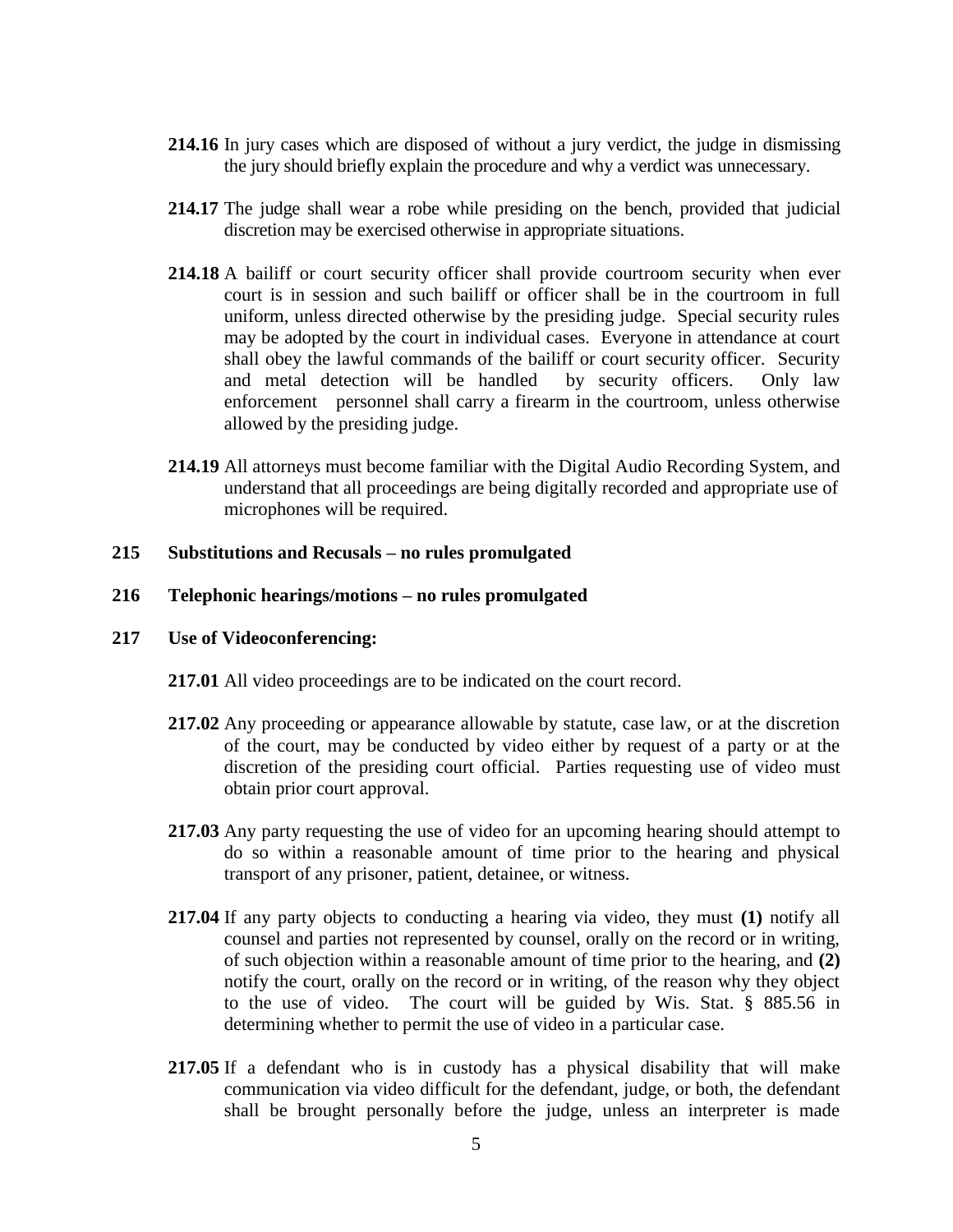available and both the defendant and the interpreter can be heard and seen via video during the proceedings.

**217.06** During a video proceeding, the court shall maintain full control of the remote camera and courtroom camera.

Video conference is encouraged to be utilized whenever practically reasonable. Parties seeking to appear or have witnesses appear by video conference shall obtain prior court approval.

## **218 Case processing time guidelines**

- **218.01** The benchmarks enumerated below are goals for processing trial court caseload. These goals are meant to apply to all cases, except for individual cases in which the court determines exceptional circumstances exist.
	- **a.** Civil actions, not including family actions or small claims actions, should be disposed of within 360 days from the filing of the summons and complaint, except that actions involving personal injury, property damage, or other intentional tort should be disposed of within 540 days from the filing of the summons and complaint. All other civil actions should be disposed of within 180 days from the filing of the summons and complaint.
	- **b.** Family actions under chapter 767 should be disposed of within 360 days from the filing of the petition.
	- **c.** Contested small claims actions should be disposed of within 180 days from the filing of the summons and complaint.
	- **d.** Felony actions should be adjudicated within 180 days of the date of first appearance of the defendant and in no event longer than 90 days after demand for a speedy trial. *See* Wis. Stat. 971.10(2).
	- **e.** Misdemeanor and criminal traffic actions should be adjudicated within 180 days of the date of first appearance of the defendant unless the defendant is in custody, in which case trial should commence within 60 days from the date of the defendant's initial appearance in court. *See* Wis. Stat. 971.10(1).
	- **f.** Ordinance and forfeiture actions should be adjudicated within 180 days of the date of the first appearance of the defendant or entry of initial plea, whichever occurs first.
	- **g.** Estate actions should be disposed of within Twelve (12) months from the date of the filing of the petition for administration and within Six (6)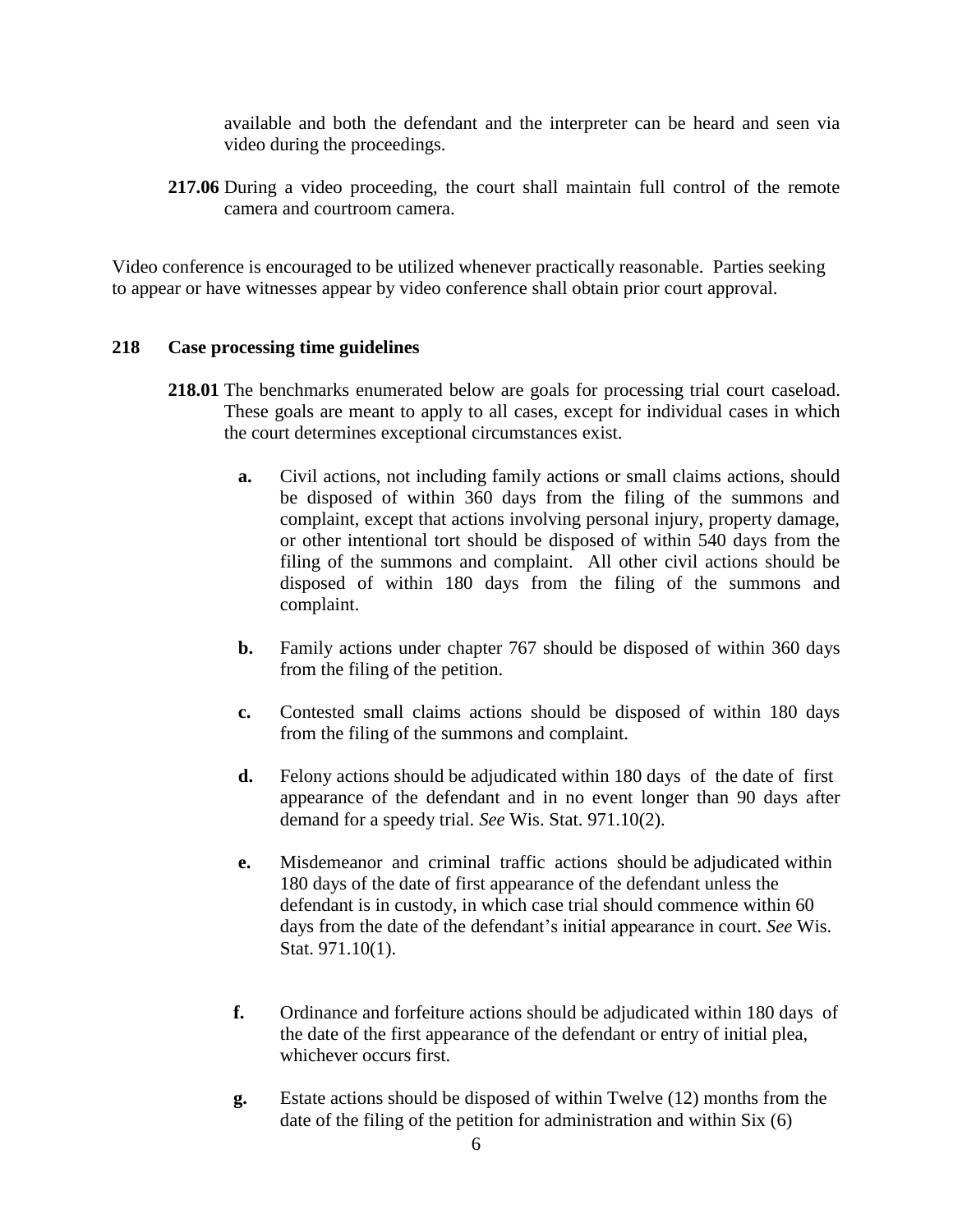months for ancillary probate for real estate only with a foreign personal representative.

- **h.** Juvenile actions, both delinquency and CHIPS actions, should be disposed of within 90 days from the filing of the petition.
- **218.02** It will be the practice of the court to schedule every case for a next action or review date at every stage in the life of the case.

## **Part 2: Civil Practice**

## **301 Service and Answer**

All civil cases will be reviewed no later than 120 days after filing. If no service has been obtained or there has been no joinder of issues, the court may enter an order of dismissal or initiate default proceedings.

### **302 Scheduling**

The circuit judge requests trial counsel to pursue settlement at the earliest possible time. Recognizing the great inconvenience and expense that can be caused to the parties, jurors, witnesses, and the county, early settlements will be promoted by attorneys who have had timely consultations with their clients and who are prepared to discuss all aspects of their case.

**302.01** Orders such as orders to show cause and temporary restraining orders shall not be issued on unsigned pleadings, motions or affidavits.

## **303 Pretrial**

In all pretrial matters, attorneys must have the authority to negotiate in the absence of their clients or, if authority is not granted, immediate telephonic access to the clients shall be required.

### **304 Discovery – no rules promulgated**

### **305 Other Motions**

In civil proceedings, all post judgment motions to reopen or vacate default judgments shall require a filing fee of \$50.00 to be paid to the Bayfield County Clerk of Circuit Court. If the court finds error on the part of the court which, in part, caused the default, the filing fee shall be refunded.

### **306 Judgments**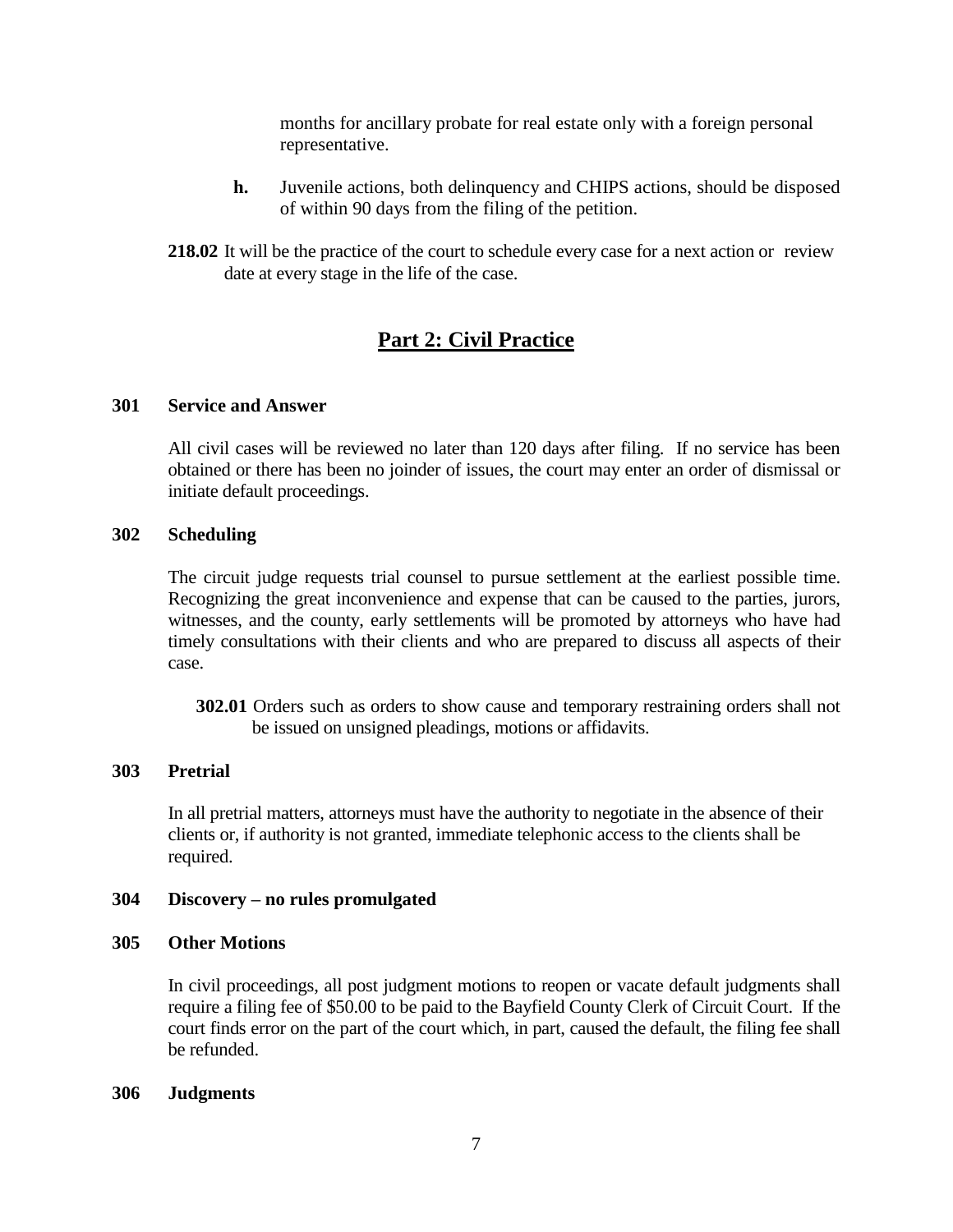#### **306.01 Default Judgment**

No notice to defendant is required prior to entry of a default judgment in large claim civil actions where personal service was originally obtained upon the defendant. The court does require formal motions for default judgment. A hearing is not required unless otherwise stated.

Hearing requests shall be heard by the court as soon as practicable. Upon the expiration of the time to request a hearing, plaintiff may apply to the court for default judgment, accompanied by an affidavit of the aforesaid notice to defendant. In actions where damages are not liquidated, a hearing shall be conducted to determine the amount of the judgment. The court may order a hearing to determine the amount of judgment in any case.

Any judge may in an individual case require further notice of proof regarding service, damages or costs, if appropriate.

## **Part 4: Criminal Practice**

### **401 Defendant's Presence Required**

In misdemeanor cases, a defendant shall appear personally in all matters, unless an authorization is signed by the defendant for his or her attorney to appear on their behalf. However, all authorizations require court approval and it shall be the policy of the court to only grant authorization in cases where the defendant resides outside the State of Wisconsin or more than 150 miles from the Bayfield County Courthouse.

### **402 Warrants and Warrantless Arrests – no rules promulgated**

#### **403 Bonds – no rules promulgated**

**403.01** Cash Bonds – no rules promulgated

**403.02** No Contact Domestic Violence Bonds – no rules promulgated

#### **404 Initial Appearances**

When a not guilty plea is entered by a defendant in a criminal proceeding, status conferences will be scheduled before the matter will be set for trial. At a status conference, the court will set the matter for jury trial, unless the defendant enters a guilty or no contest plea to the charge, a reduced charge or pursuant to a plea agreement, or unless a new status conference is required. The defendant shall appear in person unless counsel has filed a written authorization to appear and sought permission of the court to appear by telephone or by authorization. Prior to entry of a plea of guilty or no contest, the defendant shall complete and sign a written Plea Questionnaire/Waiver of Rights form and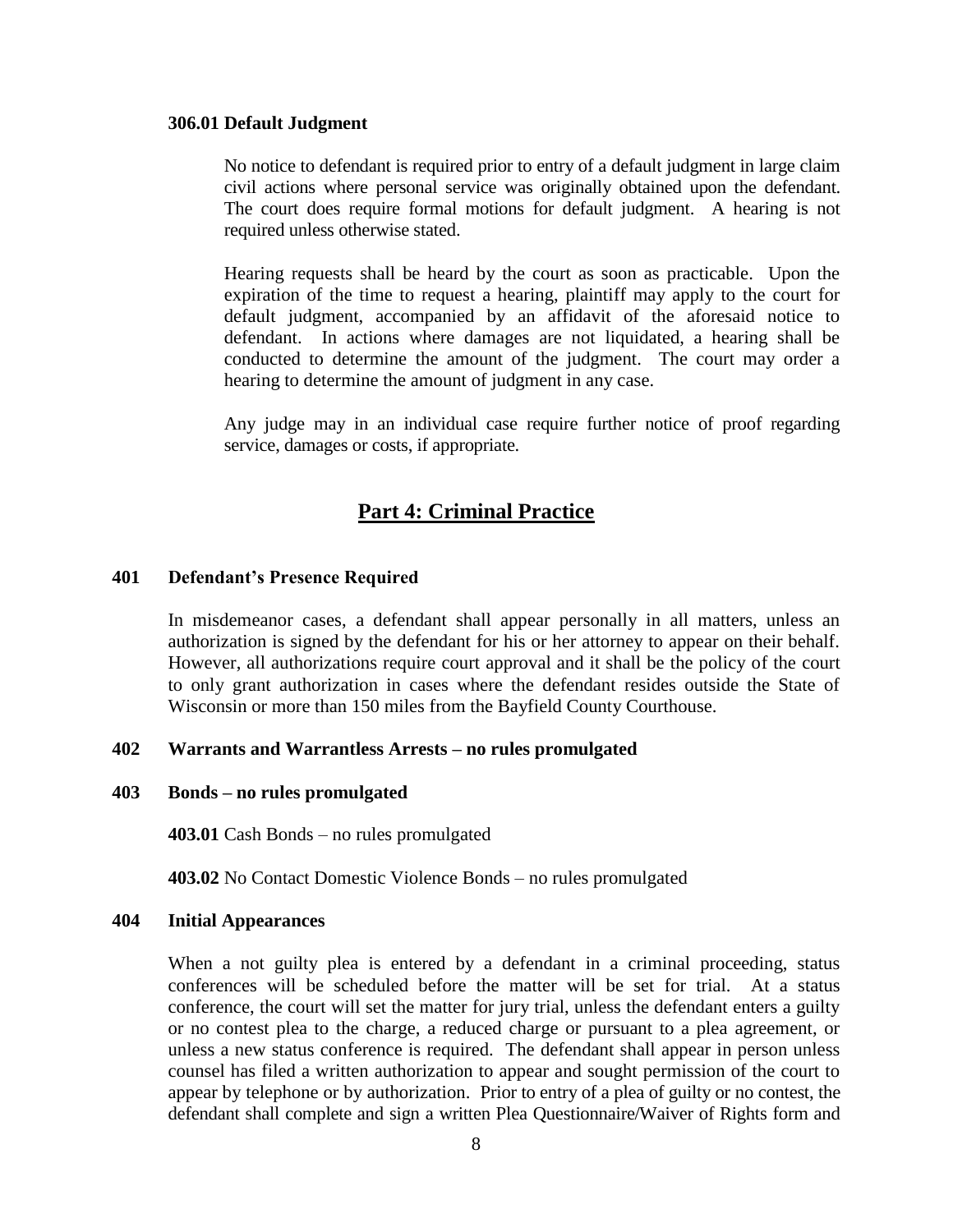file it with the court. The form must be completed in full. Personal appearance is required by a defendant in all felony proceedings.

## **405 Preliminary Hearings – no rules promulgated**

- **406 Commitment Orders – no rules promulgated**
- **407 Discovery – no rules promulgated**

### **408 Jury and Bench Trials**

When any civil, criminal, juvenile (14 or older), or other jury trial demand is withdrawn **after 3:30 p.m.** on the preceding business day before trial, a jury fee of not less than \$500.00, but not more than the actual jury cost to the county for a twelve person jury (\$250.00, but not more than the actual jury cost to the county for a six person jury), will be assessed pursuant to Wis. Stat. §814.51.

**408.01** Pretrial order and order setting case for trial.

The circuit judge requests trial counsel to pursue settlement at the earliest possible time. Recognizing the great inconvenience and expense that can be caused to the parties, jurors, witnesses, and the county, early settlements will be promoted by attorneys who have had timely consultations with their clients and who are prepared to discuss all aspects of their case. The court shall set timelines and other requirements in a pre-trial scheduling order.

### **409 Motion Practice**

All stipulated requests for continuance of a trial date shall require the consent of all parties in writing or on the record and must be for good cause shown. All non-stipulated requests for continuance must be by written motion and hearing and for good cause shown. Any continuance is subject to approval of the court.

### **410 Pre-Sentence Investigation – no rules promulgated**

## **411 Probation – no rules promulgated**

## **Part 5: Family Law Practice**

### **501 Advanced payments on custody and psychological evaluations**

The court may direct one or both parties to prepay the fees for mediation sessions provided by family court counseling services beyond the first session. The court may also direct one or both parties to prepay the \$500.00 fee for a legal custody and physical placement study.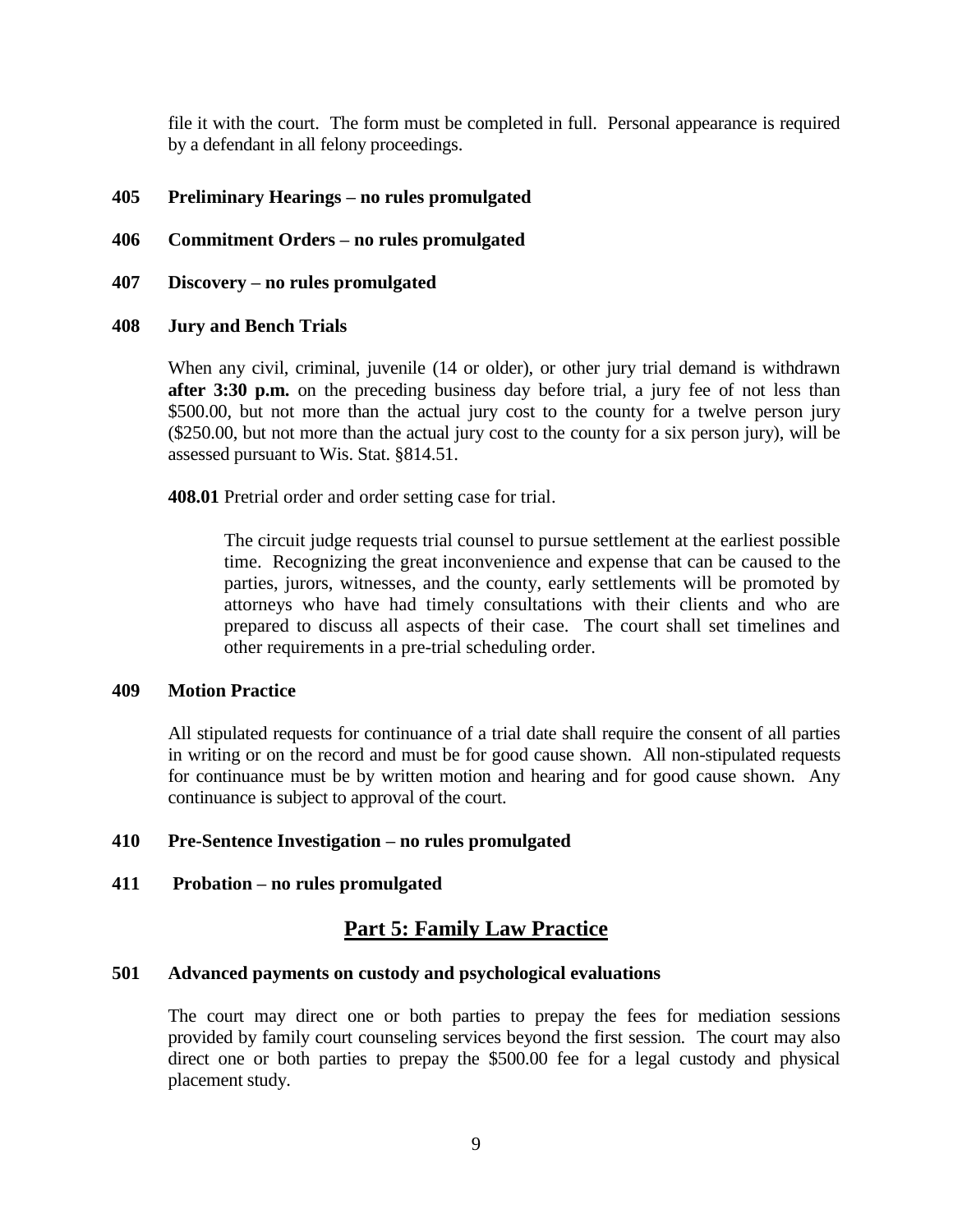The fees for mediation and custody studies are payable directly to Bayfield County's Clerk of Circuit Court. The family court counseling services shall adopt a sliding fee schedule to be approved by the circuit judge.

The court may reduce the fees in accordance with the party's ability to pay or provide the services without payment of the fees if both parties are unable to pay. If parties are unable to pay, the court shall grant a separate judgment for the amount of the fees in favor of the county and against the party or parties responsible for the fees.

### **502 Child Support Warrants – no rules promulgated**

### **503 Guardian ad litem**

Prior to appointment of a guardian ad litem in any action affecting the family, each party shall, if ordered by the court, deposit an advance on fee of \$500.00 with the Clerk of Courts. The court may waive this requirement based upon the inability of a party to pay. The court may direct that the fees of the guardian ad litem be paid by Bayfield County, and may direct that the fees be reimbursed to Bayfield County by either or both parties. The court shall grant a judgment for the amount of the reimbursement, in favor of Bayfield County and against any party responsible for reimbursement.

**503.01** It is the policy of the court to expect each guardian ad litem to obtain a copy of and be familiar with the contents of *GAL Practice Guidelines* provided by the Family Law Section of the State Bar of Wisconsin.

## **504 Pre-trial – no rules promulgated**

### **504.01 Order procedure for contested divorces**

The court will set every action for divorce or legal separation for a stipulated final hearing/status conference upon the expiration of 120 days after service of the summons and petition upon the respondent or the expiration of 120 days after the filing of the joint petition.

### **504.02 In any action affecting the family in which a minor child is involved, the following shall apply:**

- **a.** Both parties shall attend and complete an educational program addressing the effects of divorce on children. A brochure containing a schedule of the dates, times, places and providers of the program shall be provided to each party by the Clerk of Court. The Educational Program shall be completed prior to the date of the final hearing herein, unless for good cause shown, a party is relieved of this obligation by the court.
- **b.** Each party shall be responsible for a payment of any fee payable at the time of the session. Each parent shall be responsible for providing proof of completion of the program to both the Bayfield County Clerk of Court and the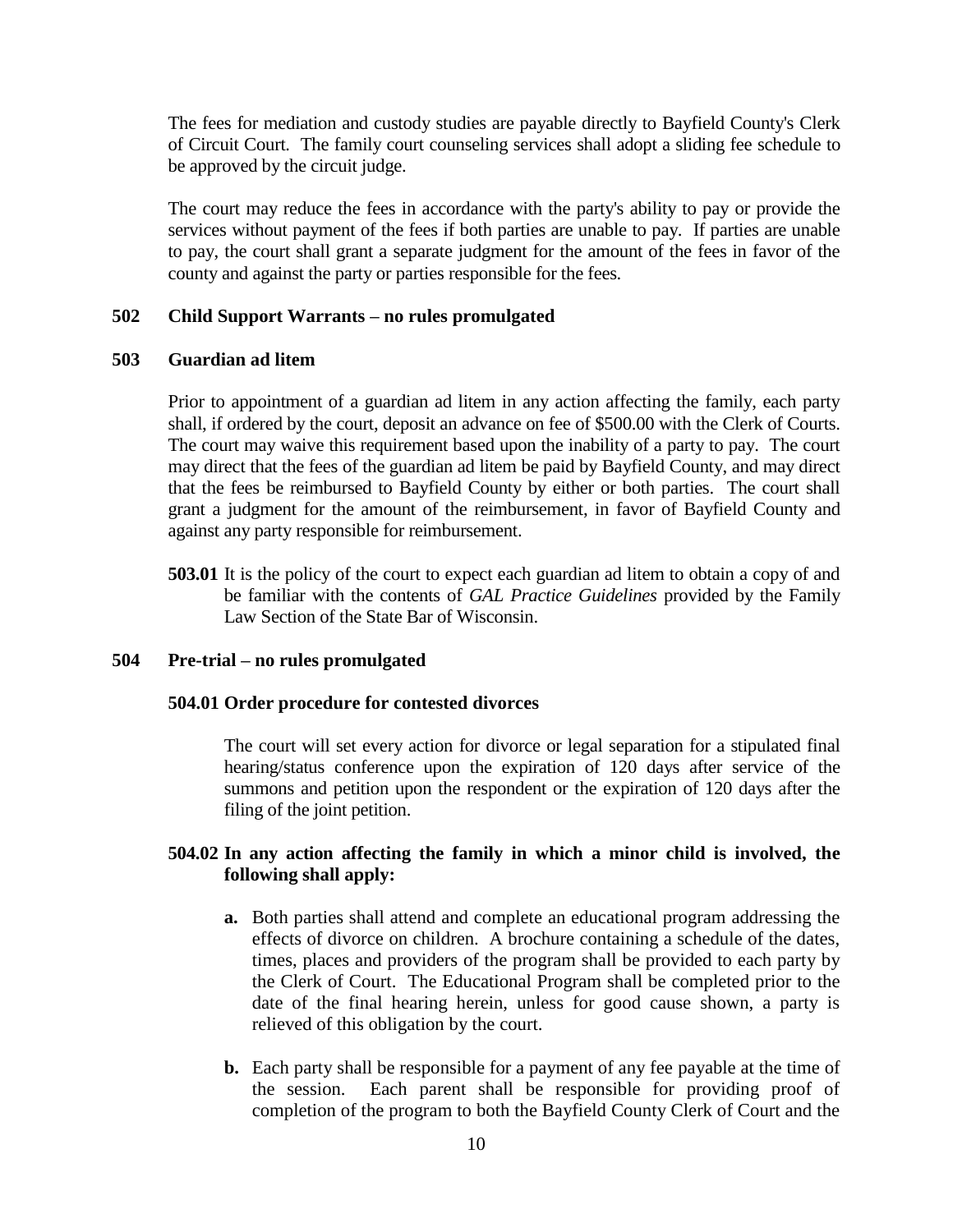Family Court Commissioner if the program is completed outside of the course provided by Bayfield County.

- **c.** A party may attend an alternative educational program not listed in the brochure with the approval of the Family Court Commissioner. Any party wishing to attend an alternative program must first contact the Family Court Commissioner. Any party attending an approved, alternative Educational Program shall be responsible for all costs thereof, and shall provide proof of attendance to the Bayfield County Clerk of Court and the Family Court Commissioner.
- **d.** No mediation shall take place until both parties attend and complete the Educational Program addressing the effects of divorce on children, unless the court, for good cause shown, orders otherwise.
- **e.** Failure by either party to comply with this order shall be cause for imposing sanctions which may include dismissal, default judgment, contempt, monetary penalties, orders limiting or barring the presentation of testimony or introduction of evidence at trial, or any combination thereof, or such other or further sanctions as the court may deem appropriate under the circumstances. The court may refuse to enter final judgment until such time as the provisions herewith have been completed.
- **504.03** The provisions of every judgment of divorce, annulment or legal separation regarding child support and provision of health insurance for the parties' minor children shall be submitted to the Bayfield County Child Support Agency for review prior to submission to the court for signature.

## **Part 6: Foreclosure Practice**

### **601 Service – no rules promulgated**

## **Part 7: Juvenile Practice**

### **701 Confidentiality**

This local court rule establishes the policies and procedures of the Juvenile and Children's Court of Bayfield County. It shall supersede all previous statements of the policies and procedures of the Bayfield County Circuit Court concerning proceedings under Wis. Stat. Ch. 48 and 938 in whatever form or format promulgated. All juvenile court proceedings shall be confidential.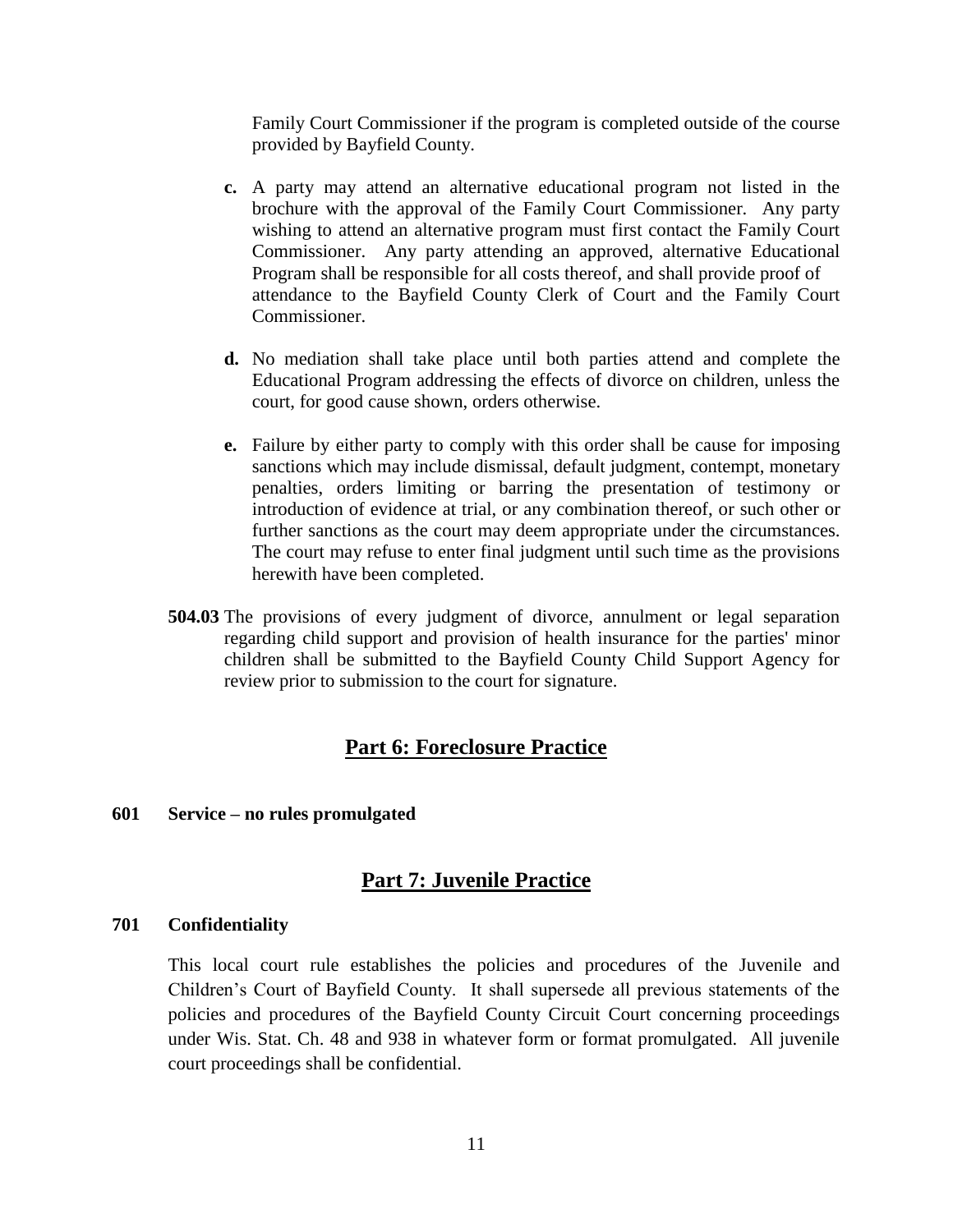## **702 Definitions**

**Child**: Refers to a person under the age of Eighteen (18) involved in a Chapter 48 CHIPS Proceeding.

**CHIPS**: Child In Need of Protection or Services: a Chapter 48 Proceeding concerning a child who is within the jurisdictional requirement of Wis. Stat. §48.13, generally involving orphaned, abandoned, abused, neglected, special treatment children, and children with alcohol or other drug abuse impairments.

**Court**: When used without further qualification, means the court assigned to exercise jurisdiction under Chapters 48 or 938 of the Wisconsin Statutes.

**Court Intake**: The process of submitting to the juvenile intake worker written referrals from agencies or departments authorized in Chapters 48 or 938 to refer a child/juvenile to the court.

**Custody Intake**: The process by which a person is taken into custody under §48.19 and §938.19 of the Wisconsin Statutes, and delivered to the juvenile intake worker for a custody determination.

**JIPS**: Juvenile In Need of Protection or Services: a Chapter 938 Proceeding concerning a juvenile who is within the jurisdictional requirements of §938.13 of the Wisconsin Statute, generally involving uncontrollable juveniles, habitual truants, school dropouts, children under ten (10) who commit a delinquent act, children who are not responsible because of mental disease or defect, and children who are not competent to proceed.

## **703 Requests for Access**

**703.01** Form of Requests for Access– no rules promulgated

**703.02** Deficient Requests for Access– no rules promulgated

**703.03** Requests for Access by Victims of Juvenile's Act or Acts– no rules promulgated

**703.04** Procedure Upon Receiving Request– no rules promulgated

**703.05** Request to Attend Court Proceedings – no rules promulgated

## **704 Delinquency Proceedings - no rules promulgated**

**705 Hearings - no rules promulgated**

## **706 Notice to Victims of Children's Acts - no rules promulgated**

**706.01** Notice to Victims of Children's Acts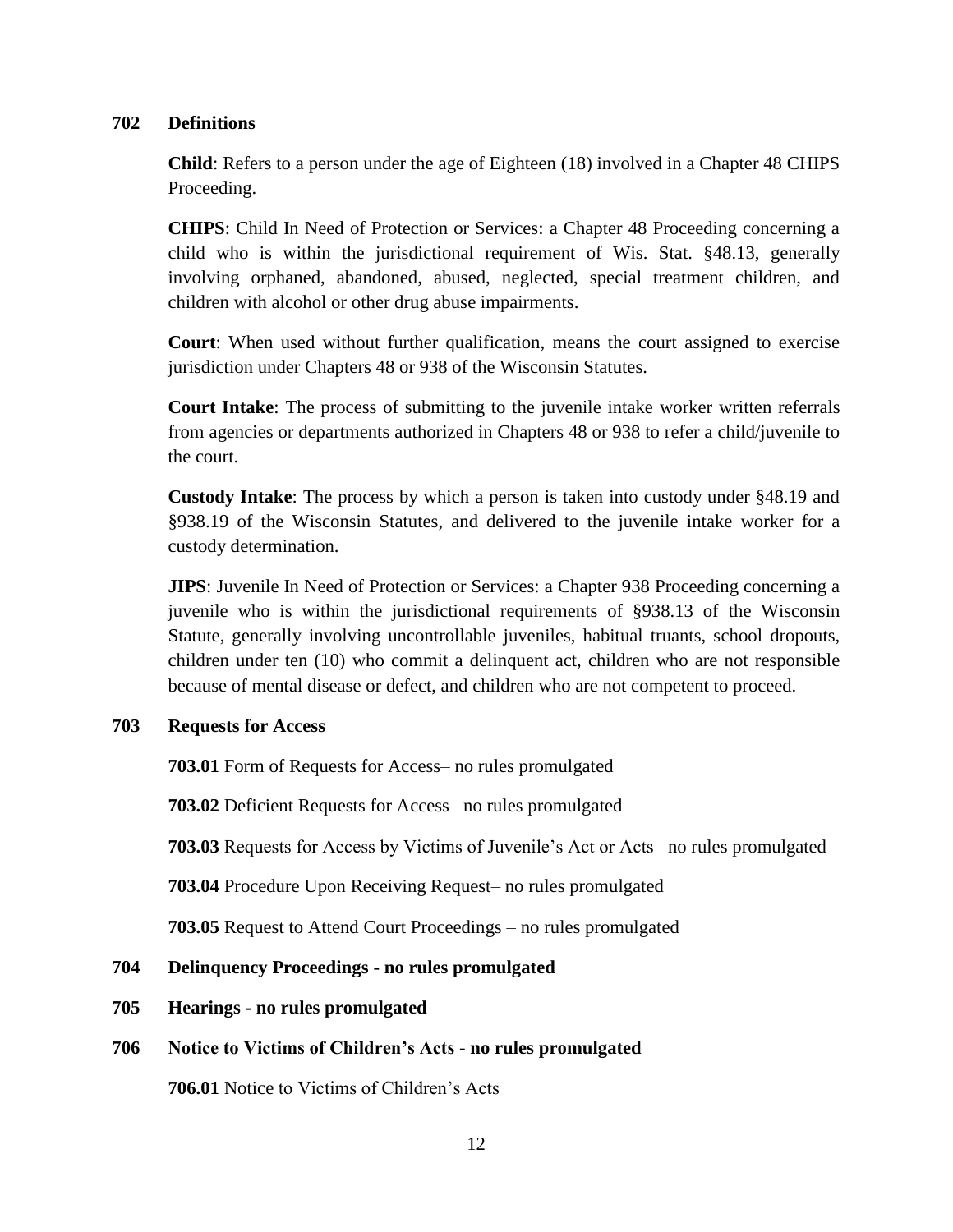The victim-witness coordinator in the District Attorney's office shall be responsible for notifying each known victim who sustained personal injury or property damage of:

- **1.** The policies and procedures of the court concerning their rights. The District Attorney may establish policies and procedures for the victimwitness coordinator.
- **2.** Notices of scheduled proceedings in delinquency matters.

## **707 Plea Negotiations**

**707.01** The Circuit Judge requests trial counsel to pursue settlement at the earliest possible time. Recognizing the great inconvenience and expense that can be caused to the parties, jurors, witnesses, and the county, early settlements will be promoted by attorneys who have had timely consultations with their clients and who are prepared to discuss all aspects of their case.

## **Part 8: Probate Practice**

#### **801 Jurisdiction of the Probate Court**

- **801.1** Probate actions under Wis. Stat. Chapters 851 through 879.
- **801.02** Guardianship and protective placements under Chapters 54 and 55.

**801.03** Trust actions under Chapters 701.

**801.04** Civil commitments under Chapter 51.

#### **802: Responsibility within the Probate Court**

- **802.01** Nothing contained in these rules will be construed to either limit or restrict the assigned judge in exercise of his or her discretion nor restrict the Chief Judge in the exercise of his or her duties.
- **802.02** Responsibility of the Probate Judge: all contested matters falling under the jurisdiction of the probate court are handled by the probate judge.

#### **802.03 Responsibility of the Register in Probate/Probate Registrar**

**802.03.1** The Register in Probate's office is responsible for the opening, reviewing, filing, maintenance and closing of all files and papers dealing with civil commitments, probate, trust, protective placement,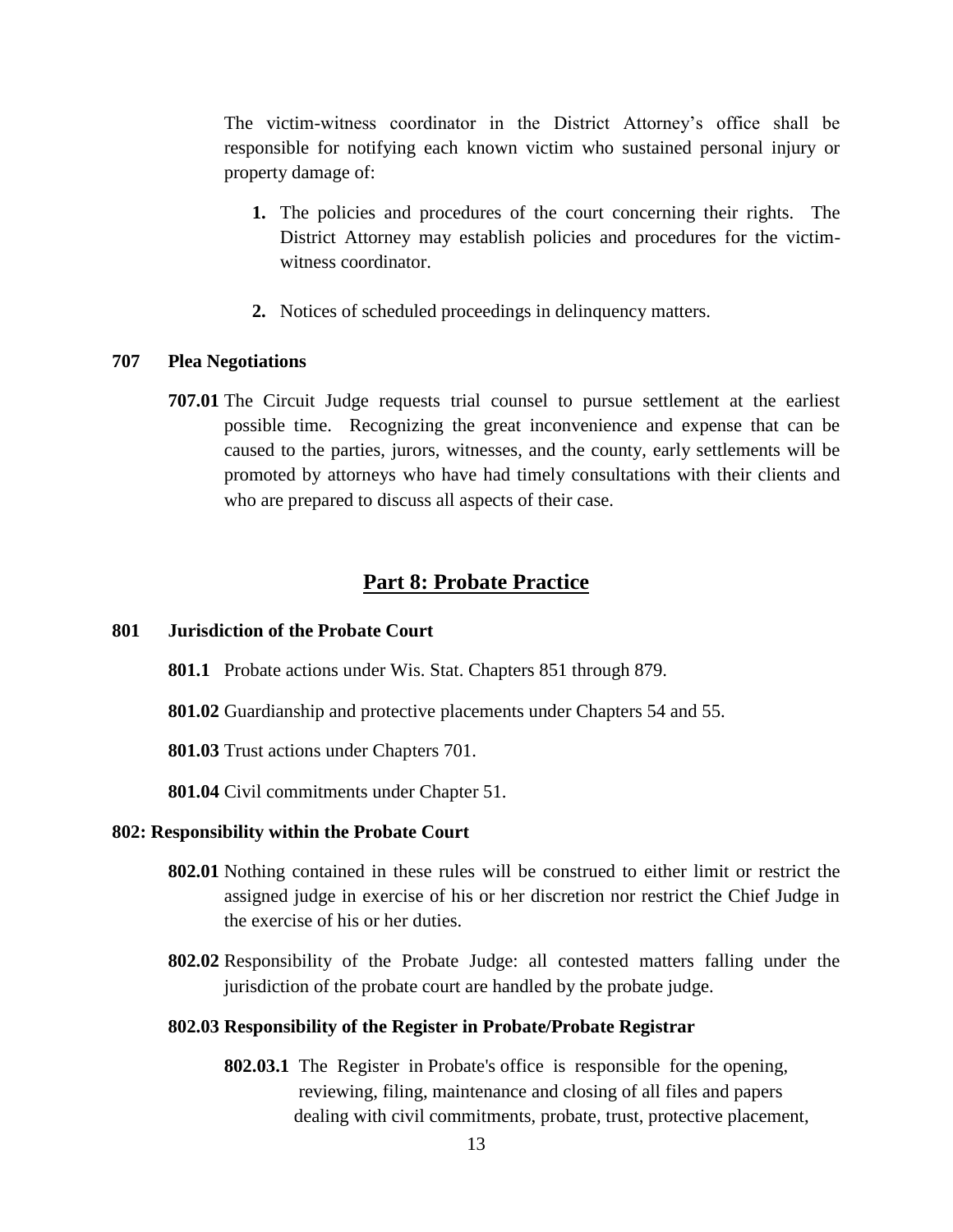adult adoption, guardianship (both adult and minor), as well as administrative matters dealing with probate court.

**802.03.2** The Probate Registrar handles uncontested informal probate hearings.

#### **802.04 Responsibility of Court Commissioners**

- **802.04.1** The Probate Court Commissioner, if appointed, handles uncontested hearings on formal probates and trust matters.
- **802.04.2** The Circuit Court Commissioner may handle civil commitment probable cause hearings, emergency protective placement hearings, summary hearings on *Watts* and temporary guardianship hearings.

#### **803: Filing of Documents**

- **803.01** Filing of documents: all documents relating to Probate Court subject matter are to be filed at the Register in Probate's office unless filed with the court at the time of the hearing.
- **803.02** Facsimile Transmission of Documents to the Court:
	- **803.02.1** Documents requiring original signatures may be faxed only for the purpose of showing the court the documents are complete; the original must be kept with the court.
	- **803.02.2** The judge or Register in Probate may authorize in advance the filing of a particular document that does not conform to these rules if good cause is shown and they are in conformance with the statutes.
	- **803.02.3** The party transmitting the document is solely responsible for ensuring its timely and complete receipt.
	- **803.02.4** Copies of documents from court files will not be transmitted by facsimile without the appropriate costs being received in advance. The facsimile machine is not to be utilized in an effort to avoid payment of statutory copy fees.

#### **804: Scheduling**

- **804.01** The Register in Probate's office schedules probate cases on the intake judge's probate calendar.
- **804.02** Uncontested probate matters are scheduled with the Register in Probate.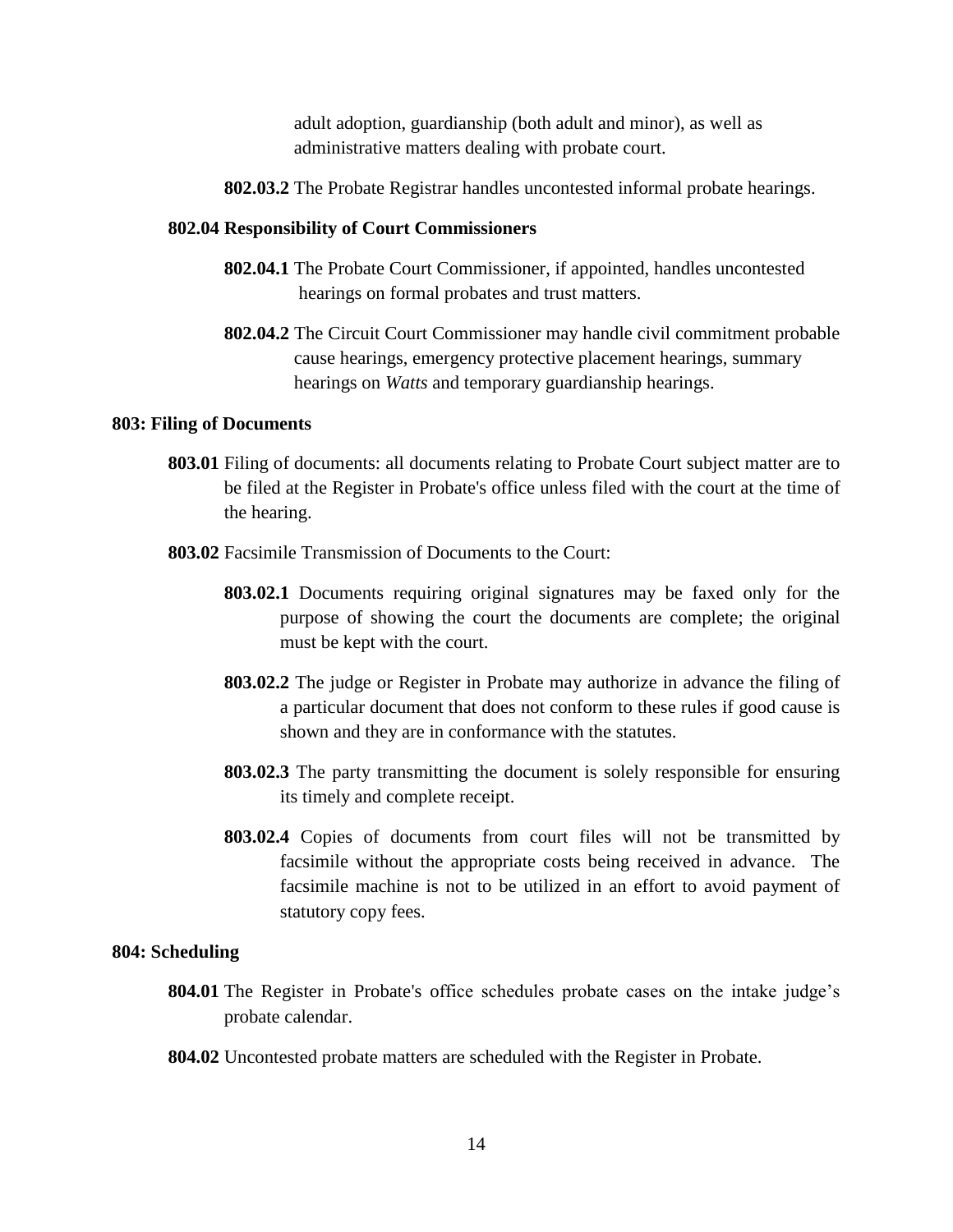### **805: Estates**

**805.01 Wills** Only original wills shall be accepted for filing with the court.

- **805.01.1** Wills of a decedent which will not be subject to probate proceedings shall be filed and shall be accompanied by an affidavit.
- **805.01.2** Wills of living persons filed for safekeeping shall be accompanied by the statutory filing fee and other information as the Register in Probate may require.

### **805.02 Summary Settlement and Summary Assignment**

Proof of Heirship must be filed with all opening papers for Summary Settlement and Summary Assignment petitions.

### **805.03 Bond of Personal Representative**

| 805.03.1 | The requirement of a bond and the amount of the bond is solely<br>within the discretion of the court, except if otherwise provided by<br>law.                                                                                                                                                                                                |  |
|----------|----------------------------------------------------------------------------------------------------------------------------------------------------------------------------------------------------------------------------------------------------------------------------------------------------------------------------------------------|--|
| 805.03.2 | Generally, only Wisconsin residents may be appointed as Personal<br>Representative of an estate. A Wisconsin resident appointed as<br>Personal Representative is not required to post bond.                                                                                                                                                  |  |
| 805.03.3 | At its discretion, the court may appoint a non-resident as Personal<br>Representative of an estate if the non-resident (1) has a Wisconsin<br>resident appointed as co-Personal Representative, with or without<br>bond, and (2) has retained a Wisconsin attorney.                                                                          |  |
| 805.03.4 | A request in a will that the Personal Representative serve without<br>bond is not binding on the court. However, the court will generally<br>honor such a request.                                                                                                                                                                           |  |
| 805.03.5 | A Personal Representative who is (1) the sole heir and (2) a<br>Wisconsin resident is not required to post bond.                                                                                                                                                                                                                             |  |
| 805.03.6 | If two or more persons are appointed Personal Representatives, the<br>judge may (1) require no bond, (2) take a bond from each, (3) take<br>a joint bond from all, or (4) take a bond from some but not all.                                                                                                                                 |  |
| 805.03.7 | <b>Selection of Personal Representative Only Wisconsin Residents</b><br>may be appointed as Personal Representatives of an estate, unless,<br>at the discretion of the court, the nominated nonresident is then<br>required to have a resident agent and post a bond with the probate<br>court in an amount determined by the Probate Court. |  |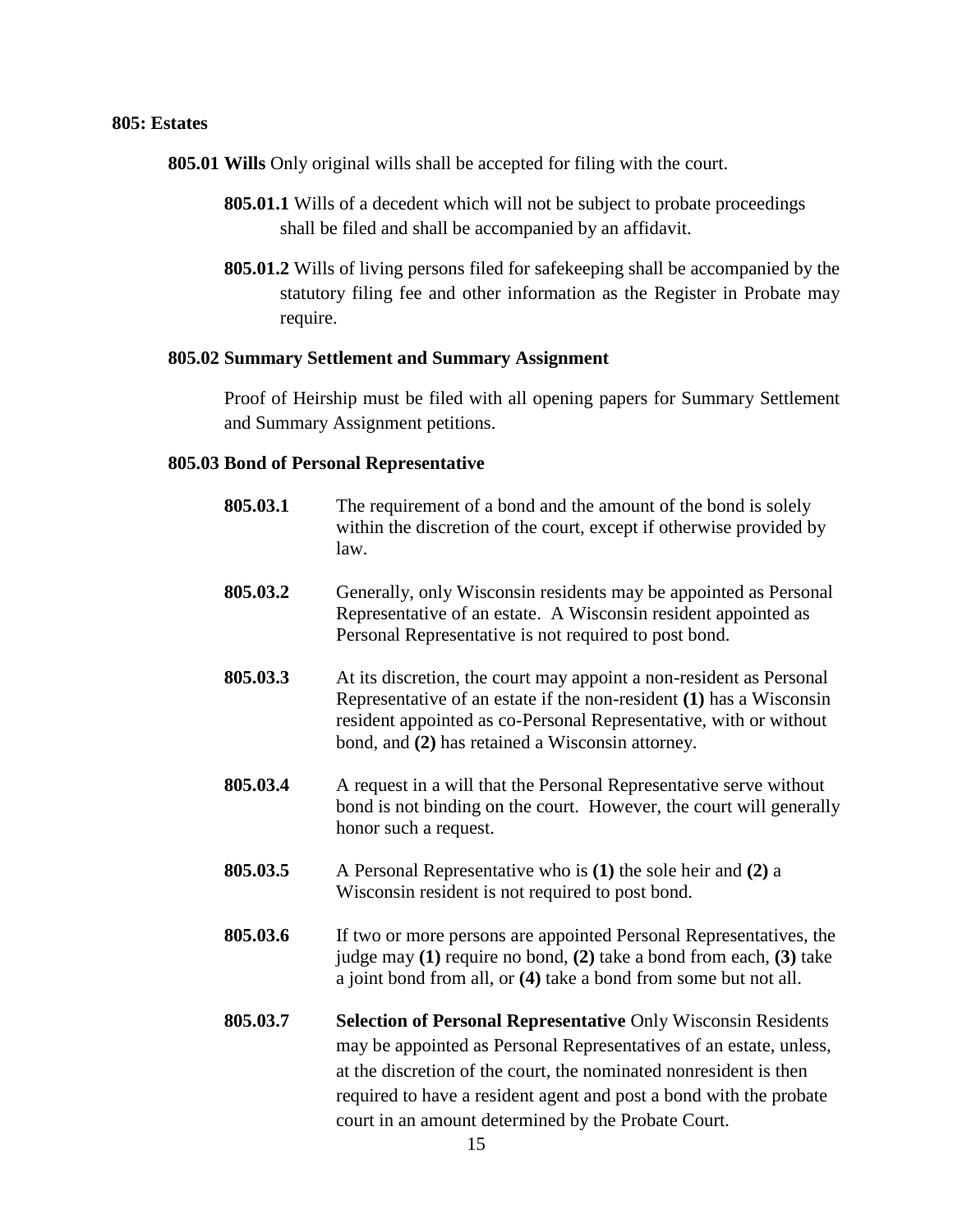- **805.04 Hearing or Waiver of Hearing** A hearing is not required when waivers are filed by interested parties. Hearings will be held if notice is required or upon request of the attorney for the estate, the personal representative, or the Probate Court.
- **805.05 Objection to Will** An objection to a Will filed must be in writing and filed with the Probate Court together with the statutory filing fee. When objection is filed, the Probate Court shall set a hearing date.
- **805.06 Objection to Claims Filed** An objection to a claim must be in writing and filed with the Probate Court. When the objection to a claim is filed, the Probate Court shall set a hearing date. The personal representative or attorney for the estate shall send notice of the objection and notice of the hearing to all interested parties.
- **805.07 Tax Clearances** A Wisconsin closing certificate for fiduciaries shall be filed and a federal estate tax closing letter (if the estate met the standard to file a federal estate tax return) shall be filed with the court prior to the closing of any estate.
- **805.08 Closing Estates** Signed receipts from heirs or beneficiaries and documentation that the residual beneficiaries or heirs have been advised as to the amount of the personal representative and attorney fees must be filed with the court.
- **805.09 Extensions of Time to Closing Estates** When an estate cannot be closed within the required time limits, a petition setting forth the reasons for the request of an extension of time to close the estate must be filed with the court. A proposed order shall also be submitted. The court will review each request individually.
- **805.10 Timeline to Close Estates** Estate actions shall be disposed of within Twelve (12) months from the date of the filing of the petition or application to open an estate.

### **806: Trusts**

**806.01 Inventory** The trust inventory shall be filed before the estate will be closed. If the inventory is not timely filed, the Register in Probate shall notify the trustee that the trust inventory is past due.

#### **806.02 Closing**

| 806.02.1 | At the time of the termination of the trust, all annual accountings<br>for prior years and the final account must be on file with the court. |
|----------|----------------------------------------------------------------------------------------------------------------------------------------------|
| 806.02.2 | The trustee shall petition the court to terminate the trust.                                                                                 |
| 806.02.3 | The trust beneficiary (or beneficiaries) shall file a Trust Receipt for<br>assets received from the Trustee.                                 |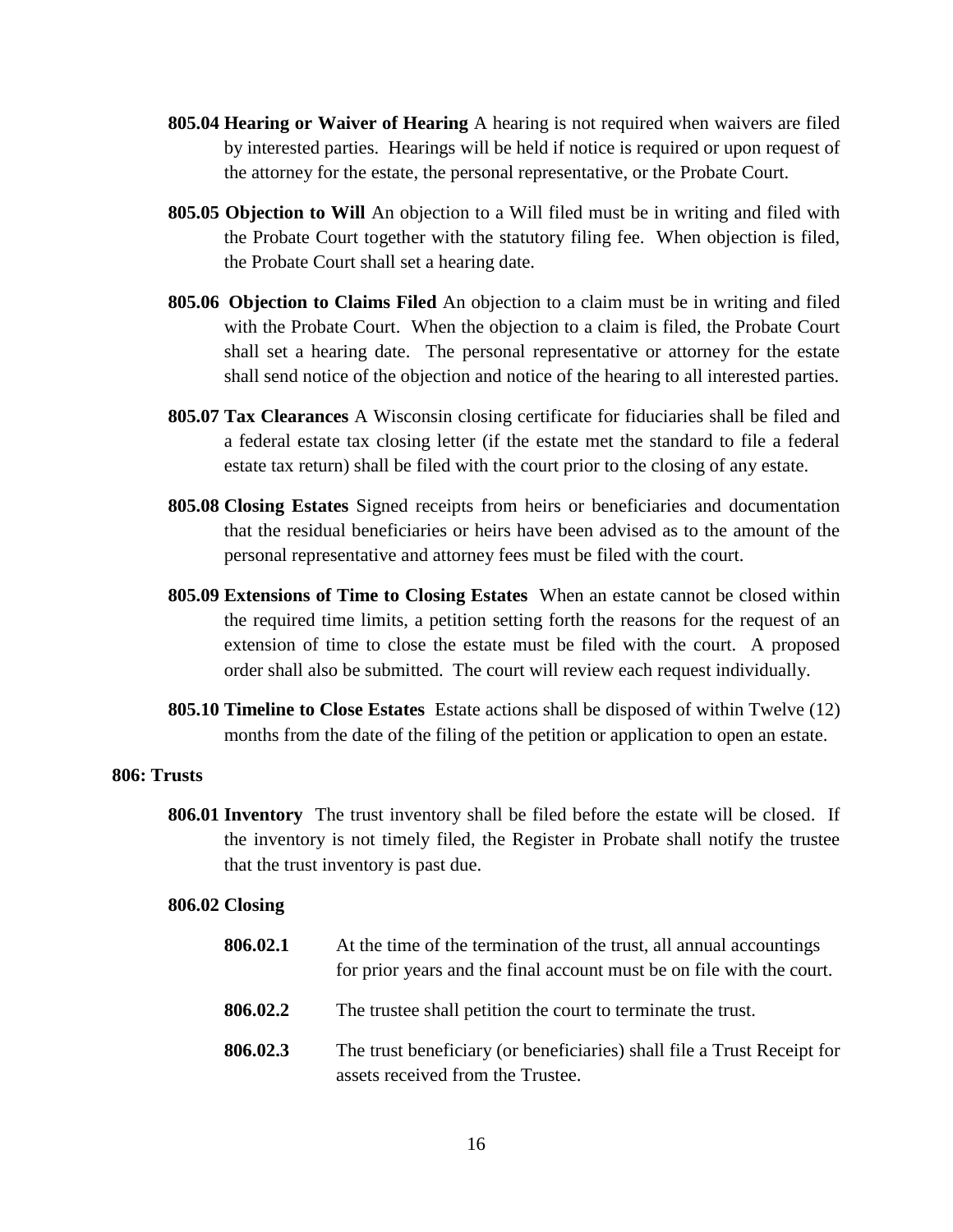**806.02.4** A Wisconsin closing certificate for fiduciaries must be filed with the court before a trust may be closed and the trustee discharge.

## **807: Guardianship, Conservatorship and Protective Placement**

## **807.01 Temporary Guardianship**

- **807.01.1** A hearing shall be held on all temporary guardianship petitions.
- **807.01.2** A Petition to Extend Temporary Guardianship and an Order on Petition to Extend Temporary Guardianship shall be filed if an extension of the temporary guardianship is requested.
- **807.01.3** A Guardian ad Litem shall be appointed for the proposed ward in all temporary guardianship matters.

## **807.02 Guardianships**

| 807.02.1 | Guardian ad Litem: the court shall appoint a Guardian ad Litem for<br>the proposed ward; the Guardian ad Litem shall file a report with<br>the court prior to the hearing. |
|----------|----------------------------------------------------------------------------------------------------------------------------------------------------------------------------|
| 807.02.2 | The guardianship inventory together with the statutory filing fee<br>shall be filed within sixty (60) days of the appointment of a<br>guardian of the estate.              |
| 807.02.3 | Unless previously ordered by the court, the guardian must petition<br>the court for reimbursements of expenses and/or guardian fees                                        |

## **807.03 Conservatorships**

- **807.03.1** The conservatorship inventory along with the statutory filing fee shall be filed within sixty (60) days of the appointment of a conservator of the estate.
- **807.03.2** A hearing is required to terminate a conservatorship.

prior to making payments to self.

## **807.04 Protective Placements**

- **807.04.1** A petition for protective placement may be filed with or any time after the guardianship petition is filed.
- **807.04.2** A competency evaluation must be completed and filed with the court on all protective placement petitions.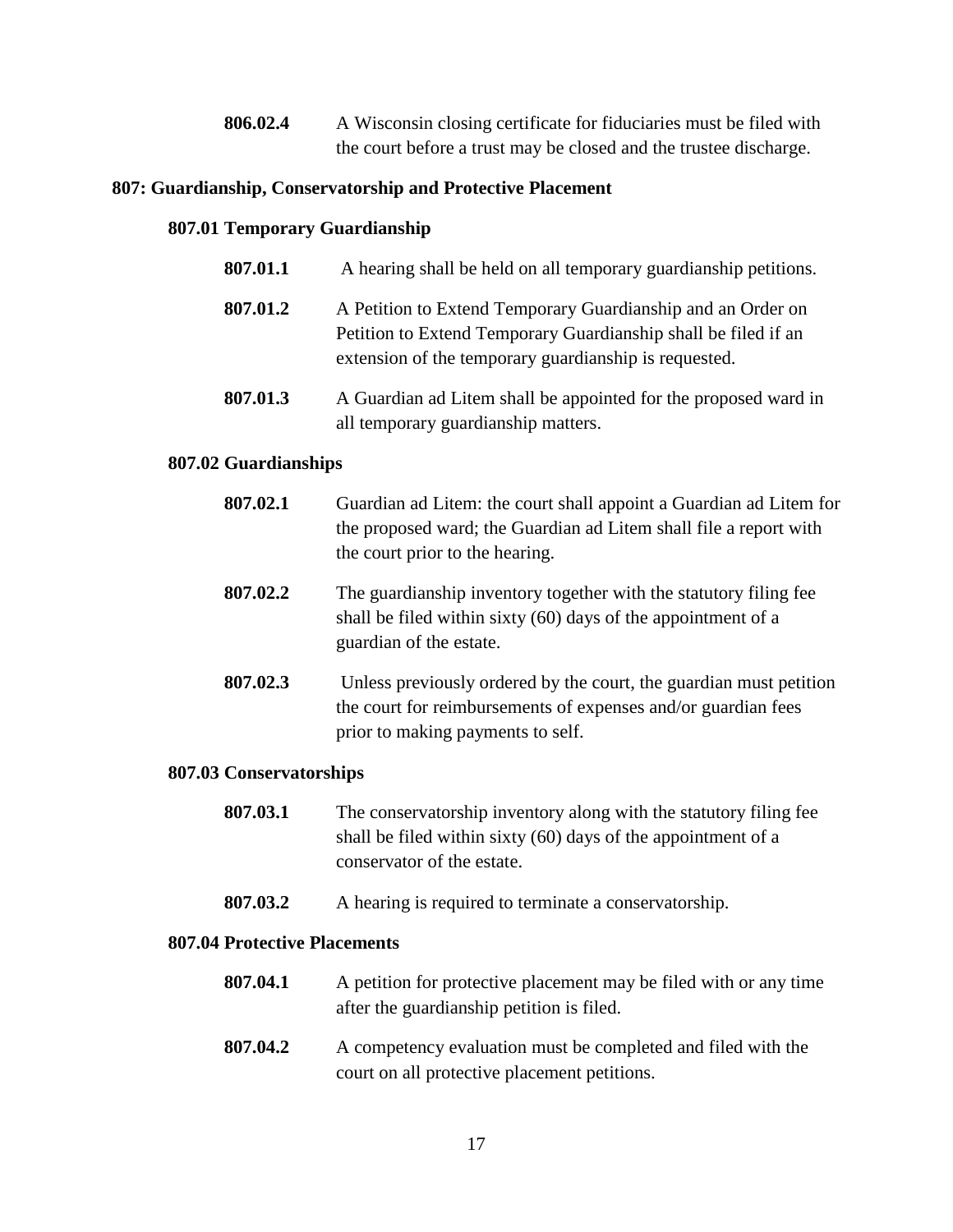### **807.05 Protective Placement Reviews (***Watts)*

- **807.05.1** Summary hearings on *Watts* reviews will be held in front of the judge.
- **807.05.2** If an objection to the protective placement is received, the matter will be scheduled with the judge for further proceedings.

### **807.06 Termination of Guardianships**

- **807.06.1 Guardianship of a person – deceased ward** Upon notification to the Probate Court that the ward has died, the court will issue an Order of Discharge of the guardian of the person.
- **807.06.2 Guardianship of the estate – deceased ward** Upon notification to the Probate Court that the ward died and filing of: (1) the final accounts as approved by the court; and (2) a proper receipt from the person/entity receiving the remaining assets in the ward's estate; the court will issue an Order of Discharge of the guardian of the estate.
- **807.06.3 Guardianship of the estate for a minor** Upon filing proof of the ward reaching the age of eighteen (18) and filing the final account and receipt signed by the ward, the court will issue an Order of Discharge of the guardian of the estate.

## **808: Civil Commitments**

- **808.01 Commencement**: all civil commitment matters under Chapter 51 originate with the county corporation counsel office.
- **808.02 Scheduling and appointment of examiners/counsel**: the court will schedule all hearings regarding civil commitments.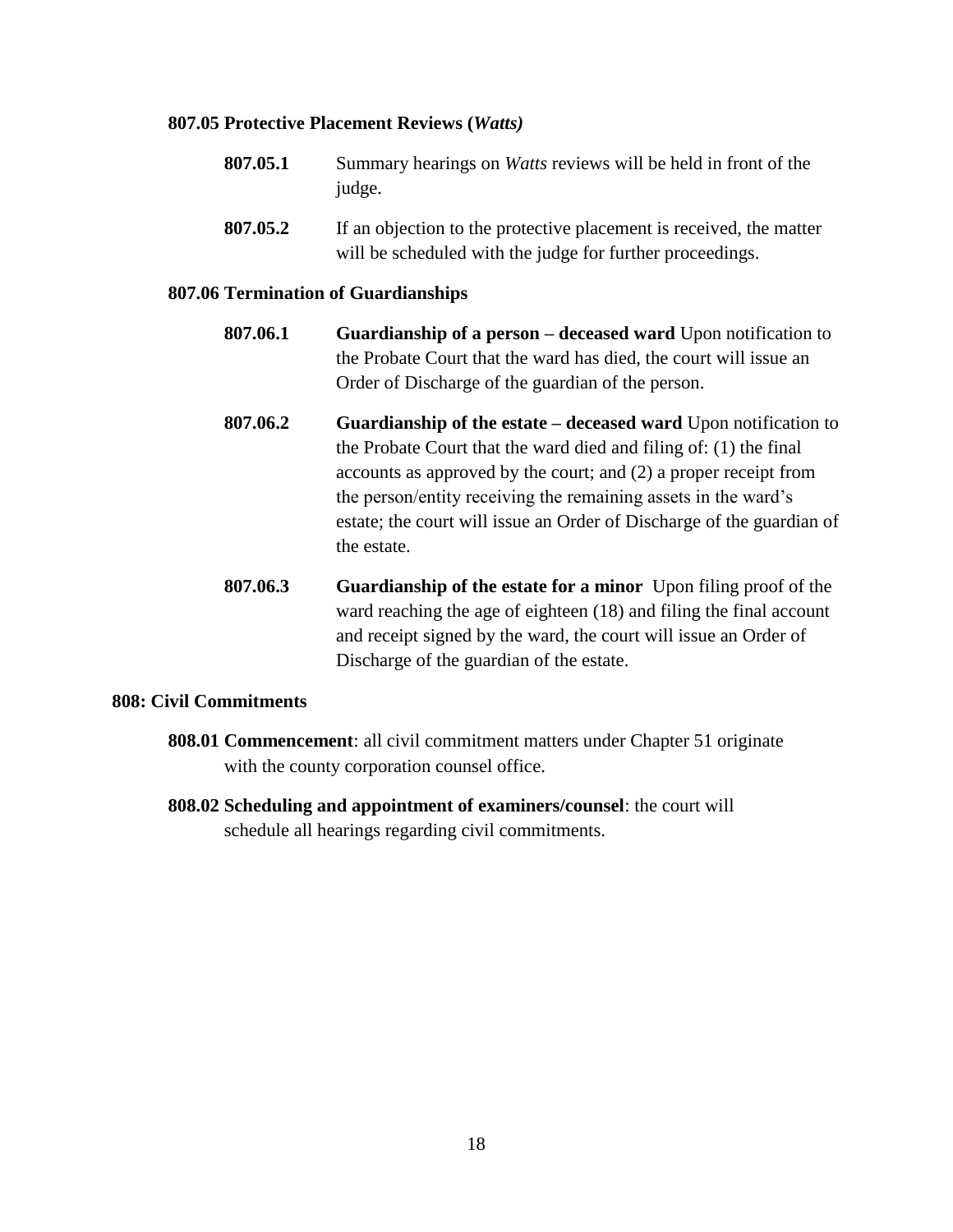| 809 District probate timelines         |  |
|----------------------------------------|--|
| <b>Effective date: January 1, 2013</b> |  |

| <b>Estates</b>                        | 360 days           |
|---------------------------------------|--------------------|
| Informal Probate                      | 360 days           |
| Juvenile Delinquency                  | 90 days $*$        |
| Juvenile CHIPS                        | 90 days $*$        |
| Juvenile Ordinance                    | 30 days            |
| <b>Termination of Parental Rights</b> | $120 \text{ days}$ |

\*Certain juvenile cases have shorter statutory time limits due to custodial or other situations. In these circumstances the statutory time period must be followed.

## **Part 8: Small Claims Practice**

### **901 Service**

- a. Service of summons in small claims actions, except eviction actions, may be by mail in lieu of personal or substituted service. Service by mail to obtain a personal judgment shall be limited to Bayfield County.
- b. Service may be made by mail leaving the original and necessary copies of the summons with the clerk of court, together with the fee prescribed in Wis. Stats. §814.62(4).
- c. The clerk shall mail a copy to each defendant at the last known address specified in the summons. Service of the summons is considered completed when it is mailed, unless the envelope enclosing the summons has been returned unopened to the clerk prior to the return date. All mailing of summons shall be done in envelopes in which the clerks return address appears, with a request to return to that address.

### **902 Appearance**

- **a.** A defendant may join issue in any of the actions specified in Wis. Stats. §799.01 without appearing at the return date, by answering by mail and the court receiving the answer prior to the return date.
- **b.** A proper answer by the defendant under this rule shall be deemed an appearance by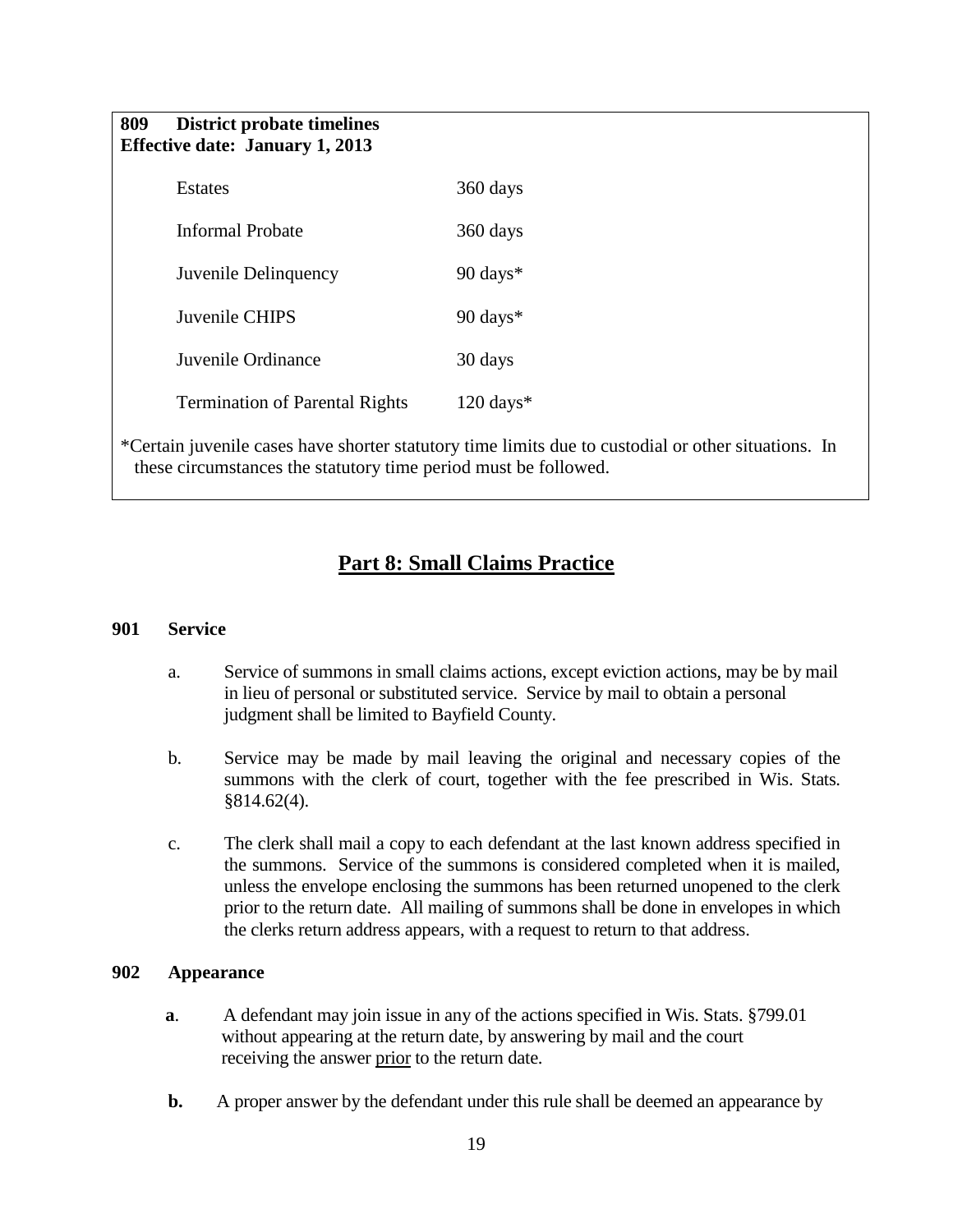the defendant on the return date.

- **c.** Any summons under Wis Stat. §799.05 (6) or (7) or §799.12(6)(c) and any notice under Wis. Stat. §799.16 (4) shall notify the defendant of the option to answer without appearing in court on the return date and the methods of answering permitted by this rule.
- **d.** Plaintiff does not have to appear or have an authorized representative appear on their behalf at the Initial Appearance. However, if an answer is filed or if a defendant otherwise joins issues, the court will schedule further proceedings and the parties will be expected to conform their schedule accordingly.
- **e.** All post judgment motions to reopen or vacate default judgments shall require a filing fee of \$50.00 to be paid to the Bayfield County Clerk of Circuit Court. If the court finds error on the part of the court which, in part, caused the default, the filing fee shall be refunded.

### **903 Mediation Requirement**

**903.01** Cases arising in small claims court may lend themselves to settlement mediation. If both parties appear at the return date they may be referred to mediation immediately. Mediation is a conflict resolution process in which an impartial third-party, the mediator, facilitates communication between parties to promote reconciliation, settlement, or an understanding among them. Decision-making authority for any agreement or settlement rests with the parties themselves. A mediator is responsible for directing and protecting the mediation process. The role of the mediator includes, but is not limited to: **(1)** assisting the parties in facilitating communication; **(2)** clarifying issues; **(3)** reducing obstacles; **(4)** evaluating options; and **(5)** encouraging a voluntary agreement. Parties must engage in mediation in good faith and treat the mediator with the utmost respect. Failure to do so may be considered contempt of court and cause for a default judgment or dismissal. If the mediation is successful, the mediator will draft a settlement agreement which is signed by the mediator and all parties. If the mediation is unsuccessful the matter will be scheduled for trial with the court thereafter. The court may waive these requirements for good cause.

### **904: Party Identification**

**904.01** Parties not Properly Identified – no rules promulgated

**904.02 Change of Address** Parties must notify the Clerk of Court in writing of any change of address. Once the issue has been joined, the court is not responsible for any errors or omissions caused by an incorrect address.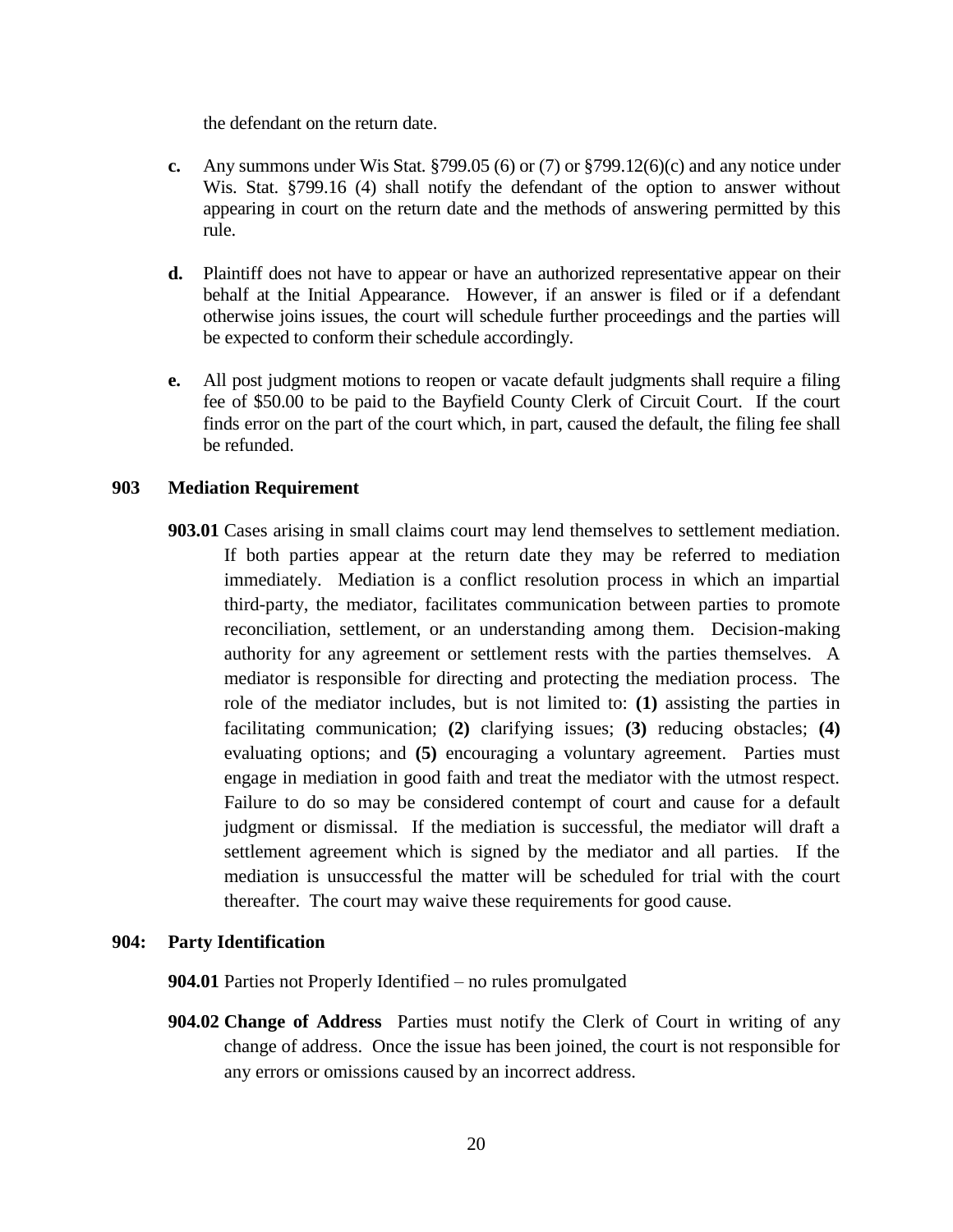- **904.03 Use of Work Address** The Plaintiff may not serve the Summons and Complaint on the Defendant by first class mail or certified mail at his or her workplace. This exception does not apply to personal service on a party at his or her workplace.
- **905: Return Date** Small claims return dates will be scheduled generally on Mondays at 10:00 a.m.
- **906: Settlements** If a case settles prior to trial, the Clerk of Court should be contacted immediately in writing by the plaintiff.
- **907: Garnishment**
	- **907.01 Commencement of Earnings Garnishment** To commence a garnishment action, a creditor must file an "Earnings Garnishment Notice" and pay the required fee.
	- **907.02** Upon the filing of the notice and payment of the filing fee, the Clerk of Court will provide the creditor with a garnishment packet that includes the following standardized court forms: **(1)** two earnings garnishment form blanks, with court seal; **(2)** exemption notice-earnings garnishment; **(3)** earnings garnishmentdebtor's answer; **(4)** garnishment exemption worksheet; and **(5)** poverty guidelines for earnings; and **(6)** garnishment answer to creditor.
	- **907.03** The creditor must complete the earnings garnishment form and within sixty (60) days after filing notice, the creditor shall serve one of the two (2) earnings garnishment forms upon the debtor and one upon the garnishee defendant.
	- **907.04 Service on the Garnishee** The methods of service on the garnishee defendant include: **(1)** first class mail; **(2)** certified mail, return receipt requested; **(3)** any means permissible for the service of a summons in a civil action, other than by publication; and **(4)** other means if the garnishee defendant signs an admission of service.
	- **907.05 Service on the Debtor** Service on the debtor shall be made within seven (7) business days after the date of service on the garnishee and at least three (3) business days before the payday of the first pay period affected by garnishment. Methods of service on the debtor include: **(1)** first class mail; **(2)** certified mail, return receipt requested; **(3)** any means permissible for the service of a summons in a civil action, other than by publication. Along with the earnings garnishment form, the debtor must also be served with an exemption notice, an answer form, an exemption worksheet, and poverty guidelines.
	- **907.06 Debtor's Answer** The debtor must complete the form and deliver or mail it to the garnishee. It is the garnishee's duty to send a copy of the answer to the creditor.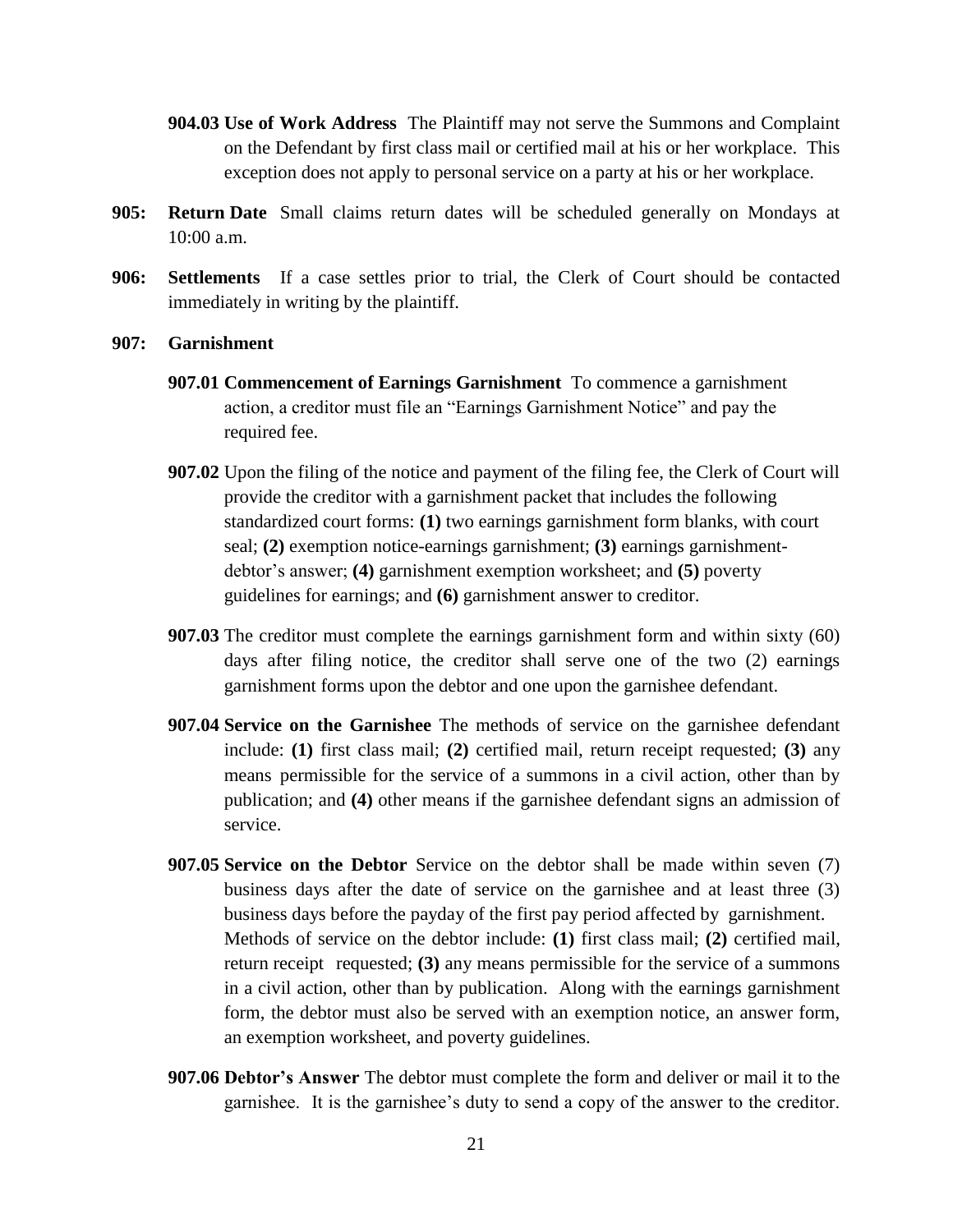The answer can be sent to the garnishee or amended at any time during the effective period of earnings garnishment.

**907.07 Demand for Hearing** A creditor who objects to the answer provided by the debtor may seek a court hearing to review the appropriateness of the debtor's claim. An earnings garnishment objection will reinitiate the court process. Within five (5) business days after such a motion or petition is filed, the court shall schedule the matter for a hearing to be held as promptly as practicable. Notice of the hearing shall be given to the creditor, debtor and garnishee defendant.

## **Part 10: Traffic/Forfeiture Practice**

- **1001** When a not guilty plea is entered by a defendant, in a civil forfeiture proceeding, the court will set the matter for trial to the court or a status conference. If the defendant demands a jury trial, jury fees must be received by the Clerk of Court within ten (10) days of the return date.
- **1002** All stipulated requests for continuance of a trial date shall require the consent of all parties in writing or on the record and must be for good cause shown. All non-stipulated requests for continuance must be by written motion and hearing and for good cause shown. Any continuance is subject to approval of the court.
- **1003** In civil forfeiture actions, all post judgment motions to reopen or vacate default judgments shall require a filing fee of \$50.00 to be paid to the Bayfield County Clerk of Circuit Court. If the court finds error on the part of the court which, in part, caused the default, the filing fee shall be refunded.

## **Part 11: Late Settlement Assessments**

- **1101** The circuit judge requests trial counsel to pursue settlement at the earliest possible time. Recognizing the great inconvenience and expense that can be caused to the parties, jurors, witnesses, and the county, early settlements will be promoted by attorneys who have had timely consultations with their clients and who are prepared to discuss all aspects of their case.
- **1102** When any civil, criminal, juvenile (14 years or older), or other jury trial demand is withdrawn **after 3:30 p.m.** on the proceeding business day before trial, a jury fee of not less than \$500.00, but not more than the actual jury cost to the county for a twelve person jury (\$250.00, but not more than the actual jury cost to the county for a six person jury), will be assessed pursuant to §814.51 Wis. Stats.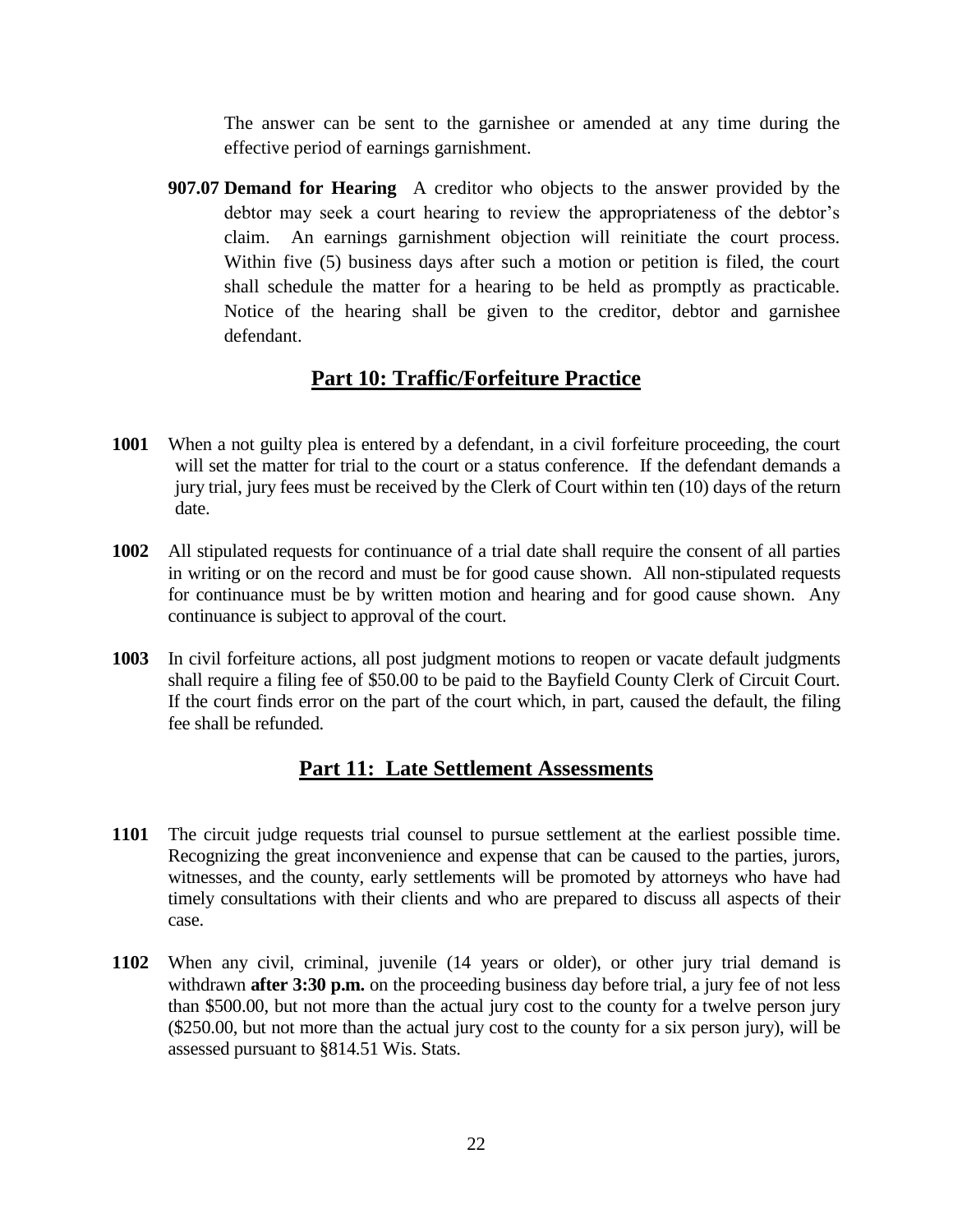## **PART 12: Out-of-state lawyers**

- **1201** Supreme Court Rule 10.03(4) shall be strictly enforced.
- **1202** A non-resident lawyer who wishes to appear in an action must petition the court in writing. The petition shall state the name of the active member of the State Bar who will participate with the non-resident lawyer.
- **1203** If the court grants the petition:
	- **a**. The active member of the State Bar shall appear in person at all proceedings held on the record, including those held out of court, such as depositions.
	- **b**. The active member of the State Bar shall review all pleadings, motions and other papers to be filed with the court. Both the non-resident lawyer and the active member of the State Bar shall sign all pleadings and motions.
- **1204** The non-resident lawyer is subject to the disciplinary authority of this state for conduct that occurs in connection with the action. SCR 20:8.5(2).

## **Part 13: Policy and procedures regarding threats against the judiciary and security incidents in the court**

- **1300** No person, including attorneys and prosecutors, except law enforcement, may carry a weapon into any courtroom located in the Bayfield County Courthouse without approval of the court.
- **1301** Threats are defined as written or oral declarations of an intention to inflict injury or pain upon individuals employed by or involved in the court system. Any threat shall be treated as serious.
- **1302** Security incidents are episodes of conduct in the courts in which the physical health or safety of participants or the physical property of the courts are put at risk.
- **1303** All threats and security incidents are to be immediately reported personally or by telephone to the sheriff's office.

## **1304 Court Security Officer**

The sheriff is directed to designate an officer to serve as a court security officer. The court security officer shall be responsible for:

- **1.** Referral and investigation of all threats and security incidents.
- **2.** Assistance in training of court personnel in handling threats and security incidents.
- **3.** Making recommendations to maximizing court security in the future.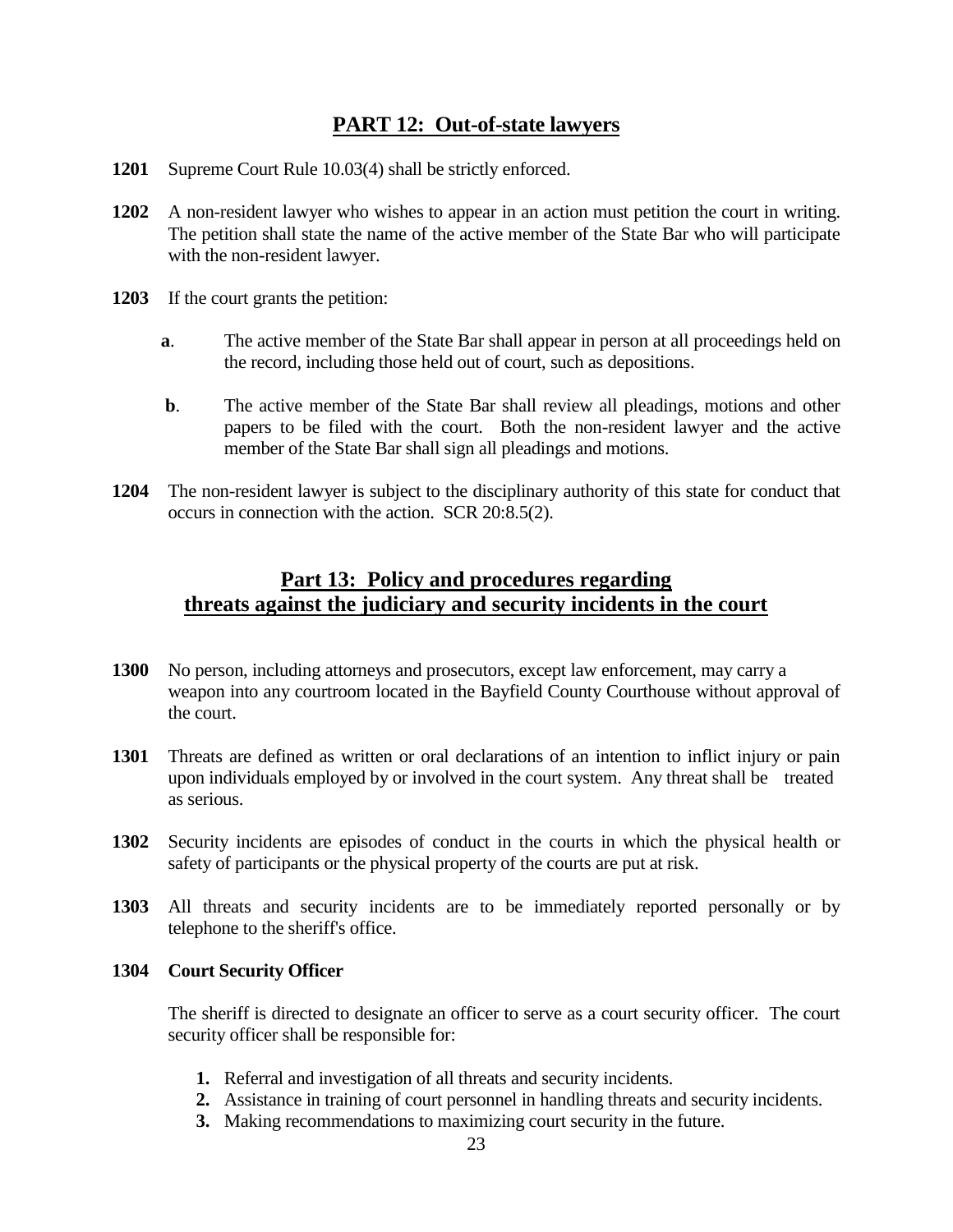## **1305 Training**

Upon hiring, every employee (including elected officials) shall be trained in the policies and procedures of handling threats and security incidents, including the use and completion of the report form. Refresher training shall be scheduled for all court employees on a yearly basis. All training shall be coordinated by the circuit judge, clerk of court, and court security officer. To the extent possible, such initial and refresher training should include the following:

- **1.** The court's policies and procedures concerning threats and security incidents.
- **2.** The physical layout of the courts and escape routes from courtroom and court offices.
- **3.** Recognizing when a threat is being made.
- **4.** Responding to a bomb threat.
- **5.** Responding to a hostage situation.
- **6.** Techniques in remaining calm and avoiding panic during a stressful or potentially dangerous incident.
- **7.** Techniques in responding to threats and security incidents in such a manner as to defuse the danger of the situation without placing the individual at physical risk.
- **8.** Techniques in enhancing a person's personal safety either in the courts or elsewhere.
- **9.** Telephone protocol when a threat is being made over the phone.
- **10.** Handling irate or abusive individuals in person or over the telephone.
- **11.** Knowing when to contact law enforcement because of immediate concerns with a "panic button" rather than by telephone.
- **12.** Handling threats that are made away from the courthouse.
- **13.** Gathering evidence for potential prosecutions.
- **14.** Using the threat/security incident report form.
- **15.** Role playing activities in order to familiarize the employee with the process or recording and reporting threats.

### **1306 Wisconsin Court Security Threat and Incident Report Form (CS-265)**

A record shall be made of all threats and security incidents on the Wisconsin Court Security Threat and Incident Report form. Such record shall be made contemporaneously with the event being recorded or as soon after as possible. The original of such report shall be transmitted to the Court Security officer. If deemed appropriate, a copy may be maintained in the court offices affected.

### **1307 "Panic buttons"**

The panic button shall be used only in those cases where there is immediate dangerous or life-threatening activity that needs the presence of law enforcement officers. The Sheriff shall instruct officers acting under the sheriff to treat a panic button call as dangerous or lifethreatening activity in process.